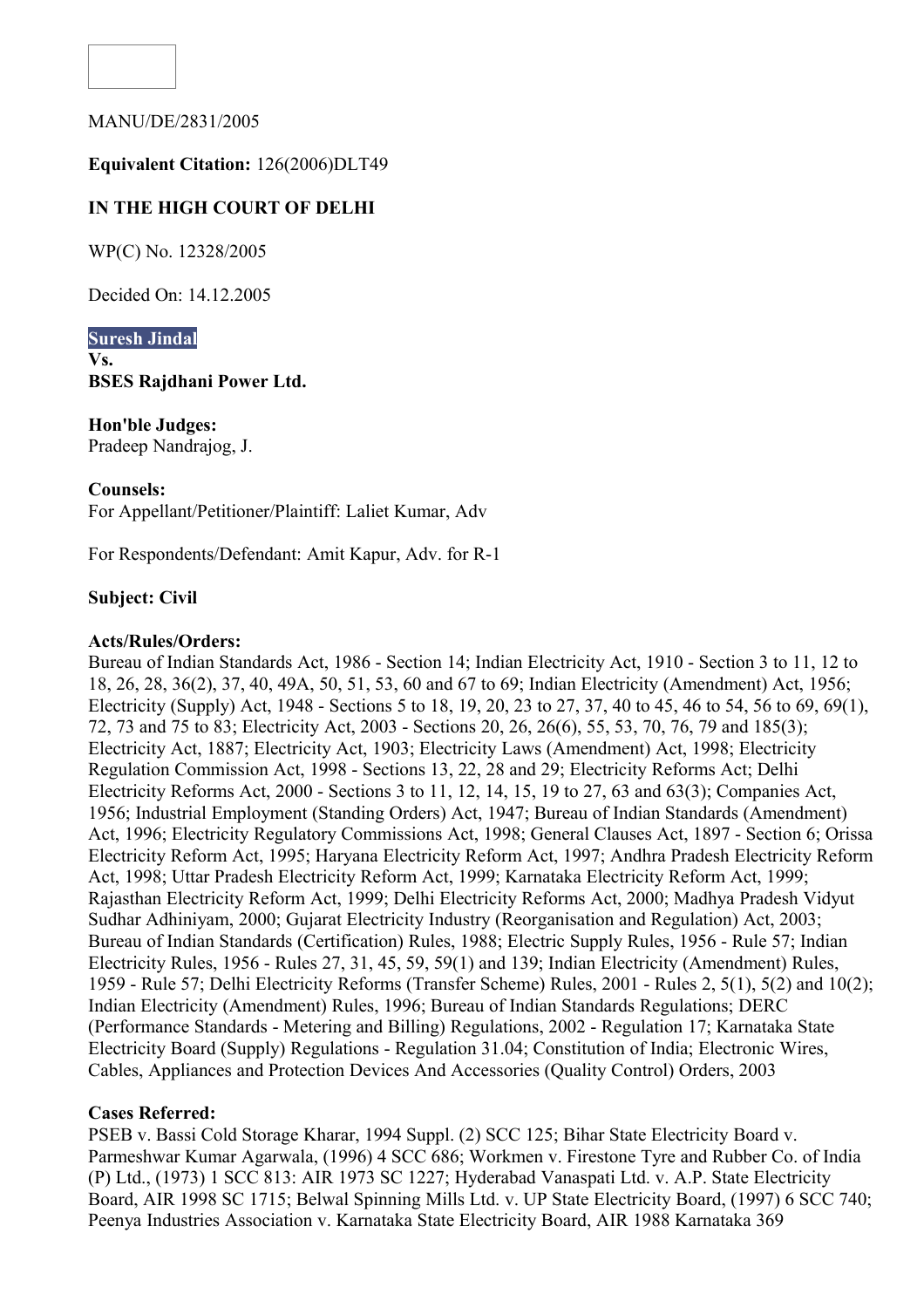#### **Citing Reference:**

- **Mentioned**
- \*\*\* Discussed

| PSEB v. Bassi Cold Storage Kharar                                  | $\ast$ |
|--------------------------------------------------------------------|--------|
| Bihar State Electricity Board v. Parmeshwar Kumar Agarwala         | $***$  |
| Workmen v. Firestone Tyre and Rubber Co. of India (P) Ltd          | $\ast$ |
| Hyderabad Vanaspati Ltd. v. A.P. State Electricity Board           | $***$  |
| Spinning Mills Ltd. v. UP State Electricity Board,                 | $***$  |
| Peenya Industries Association v. Karnataka State Electricity Board | $***$  |

### **JUDGMENT**

### **Pradeep Nandrajog, J.**

1. The nature around us is colourful and diverse. It is but natural that man saw, studied and unravelled nature and its laws. The great physicists Dr. R.P. Feynman gave a wonderful description of what is 'understanding the nature'. Suppose we do not know the rules of chess but are allowed to watch the moves of the players. After some time we make out some of the rules. With the knowledge of these rules we may try to understand why a player played a particular move. However, this may be a very difficult task. Even if we know all the rules of chess, it is not so simple to understand all the implications of a game in a given situation and predict the correct move. Knowing the basic rule is, however, the minimum requirement if any progress is to be made.

2. By partially watching a game we may guess at a wrong rule. The experienced player may make use of a rule for the first time and the observer of the game may get surprised. Because of the new move some of the rules guessed at may prove to be wrong and the observer will frame new rules.

3. Physics goes the same way. Events in nature are like the moves of a chess game. We guess the basic rules according to which the events take place. We may come across new events which do not follow the rules guessed earlier. thereforee, we declare the old rules inapplicable or wrong and discover new rules.

4. Nature operates with its own rules. No one has the authority to frame the rules of nature. We only discover the rules that are operating in nature. A new phenomenon can be observed any day and if existing rules are not able to explain the phenomenon, no one will hesitate to change these rules.

5. Before a rule is accepted as explaining a phenomenon, we try and replicate the phenomenon under controlled conditions in a laboratory. This is experimentation. While experimenting several errors can enter into the result. Errors may be due to faulty equipment, carelessness of the experimenter or random causes. The first two types of errors can be removed after detecting their cause but the random error would always remain. No specific cause can be assigned to such errors. Random errors are thus inherent in any experimentation.

6. Since life must go on and random errors would always be there in any experimentation; the unknown harmonics would not deter us from accepting technological revolution.

7. Of the many discoveries which have revolutionised the world, discovery of the wheel and electricity find primacy. It is difficult to think of the world without electricity. It has become a basic necessity. The electoral slogan of Roti, Kappa Aur Makan stands replaced by the slogan Bijli, Pani Aur Sadak.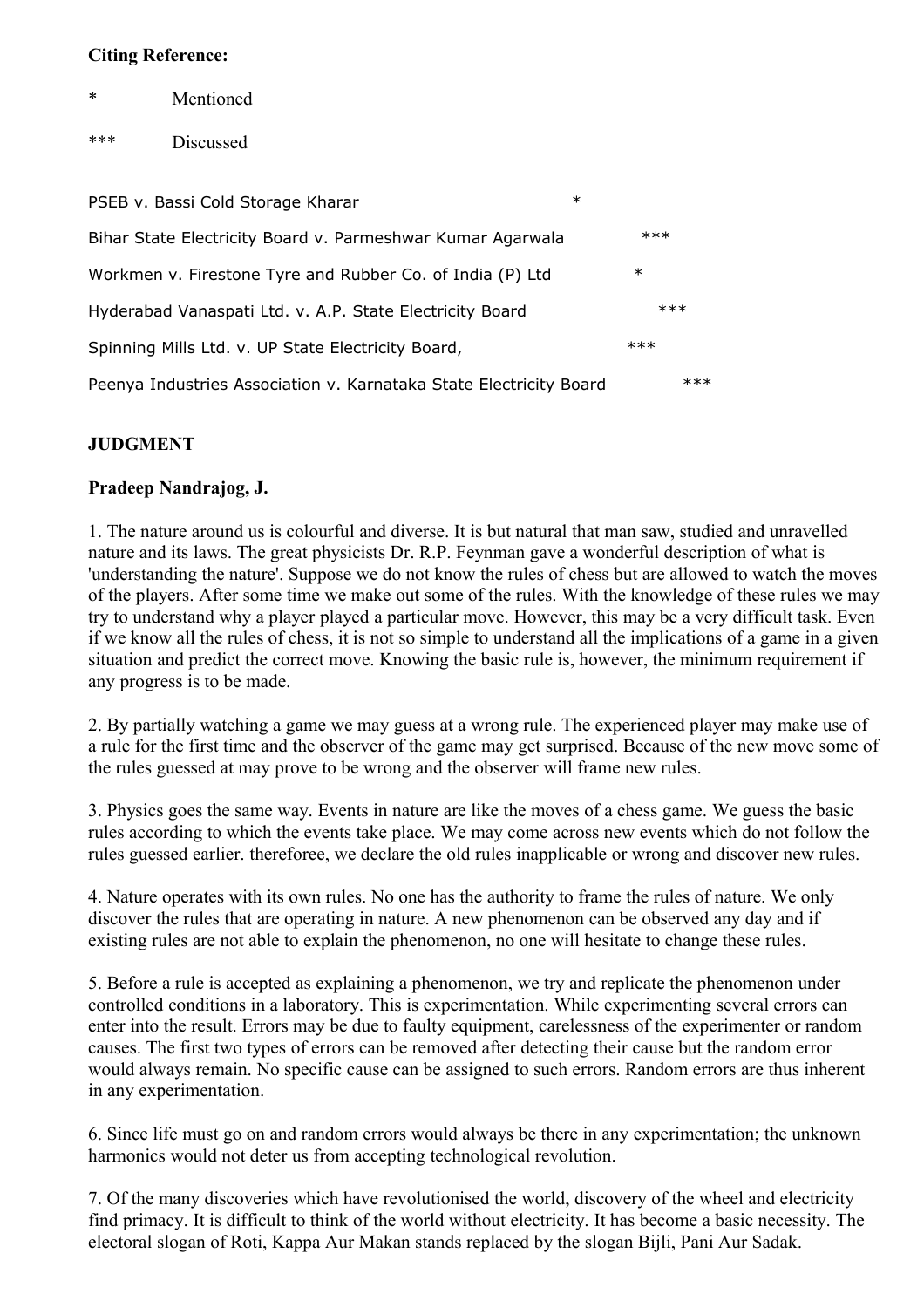Unfortunately, the primacy of electricity in the social life was not backed up with prudent economic policies. The magnitude of the problem can be gauzed from the fact that in the report submitted to the Government of India on 11.5.2001 by the expert group on settlement of the State Electricity Board Dues, para 3 of the report noted that dues of the State Electricity Board have accumulated to Rs. 41,473/- crores. Rehabilitation Scheme proposed was:

(a) 50% of the interest be waived. (It was noted that out of a liability of Rs. 41,473/- crores, interest liability alone was Rs. 15,476/- crores).

(b) Remaining outstanding debt be securities through bonds issued by the respective State Governments.

(c) Reforms be introduced in the power sector pertaining to distribution, metering and revenue realization.

8. It was noted that cash crunch faced by the State Electricity Boards was mainly due to faulty tariff structure and distribution losses. This had a spin off effect. Diminishing revenue resulted in hardly any upgradation in the distribution system which became theft prone and prone to other distribution losses.

9. The Accelerated Power Development and Reform Programme (APDRP) was conceived. Since electricity is a concurrent list subject vide Entry 33 of the List III of the VIIth Schedule to the Constitution of India, at the Chief Ministers Conference held in March,2001 power sector reforms were discussed for ensuring rapid growth of the economy and for preserving the financial health of State Electricity Boards. APDRP was a result of the decisions taken at the Chief Minsters Conference.

10. Distribution Reforms was identified as the key area to bring about efficiency and improve financial health of the power sector. Inter alia, APDRP envisaged:-

### 4. Energy Meters on Feeders

Static meters on 11 KV out-going feeders and HT consumers have been contemplated. Though the Chief Ministers conference held in March 2001 decided to complete the implementation of the feeder meters by December 2002, due to various reasons their procurement and installation is yet to be completed. Since these feeders provide the metering at the points of bulk deliveries in the distribution system, these are of paramount importance for carrying out energy audits. Actions for procurement and installation of these are being pursued vigorously. It is also necessary that the meters be provided with on-line communication facility so that reliable, continuous data from all the substations are made available without manual intervention.

### 5. Energy meters on DTs and Consumers and energy accounting

In many areas it has been planned to install suitable energy meters at distribution transformers to facilitate detailed accounting of energy flows and these have to be planned with suitable data transmission/collection facilities convenient to the utilities. Such meters can also help in keeping track of the distribution transformers loading and thereby reduce their outages apart from providing useful information on consumption patterns for demand side management.

# 9. Computerisation

Creation of comprehensive, up to date consumer index and system databases on computerized platforms are essential for creation of platforms for efficient commercial and technical operation and management of any distribution system. The APDRP program has laid emphasis on this basic need and actions are on in may areas for creation of such databases. The energy accounting, billing and revenue management platforms are also planed under the APDRP program for Realizing the objectives outlined above and provide better services to the customers. Implementations for these are under various stages in different areas. In addition provision of computerized automatic data acquisition at the substations are planned. Based on the needs these would be hooked up to suitable Supervisory Control And Data Acquisition Systems.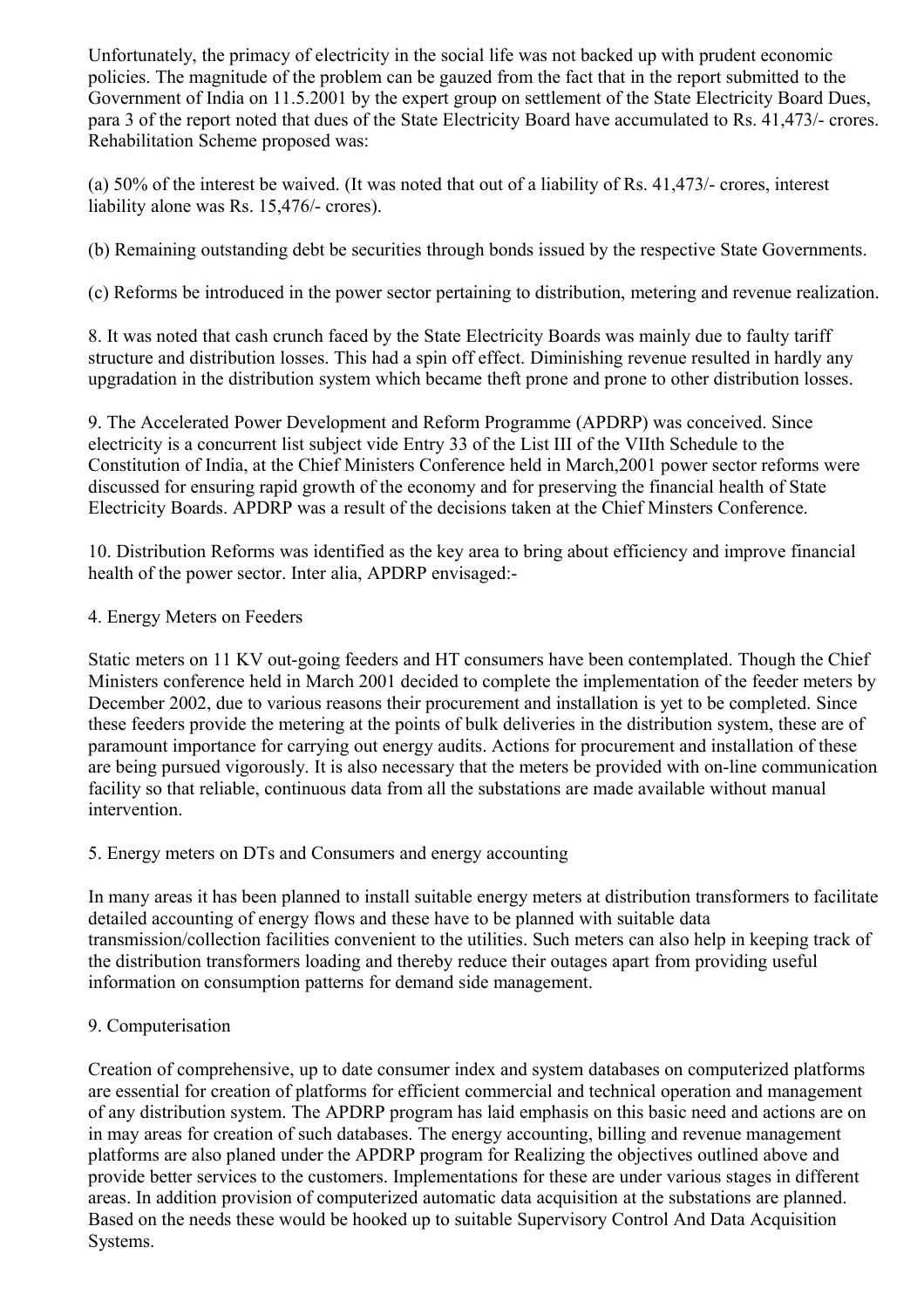### 11. Technical Specification and Standardization

The Expert Committee has also recommended standardization of technical specifications of equipment used in the distribution sector. Specifications are being drawn up for energy efficient and standardized equipments like electronic and static meters, transformers, capacitors, conductors, insulators etc., with the assistance of the Indian Electrical and Equipment Manufacturing Association, the Confederation of Indian Industry and the Bureau of Indian Standards etc. Appropriate Expert Committees have been set up for this purpose. NTPC and PGCIL have also prepared model bidding documents which are available for use by the utilities.

# 13. Application of Information Technology

Information technology and computer aided tools for revenue increase, outage reduction, monitoring and control, play a vital role in distribution management. It is, thereforee, proposed to have a technology mission for customizing/development of cost effective and relevant solutions for consumer and control point data communications, remote monitoring, operation and control, etc. for the distribution network. Involvement of IT industries in this effort is envisaged. IT applications will be used in such processes in the distribution sector to ensure higher revenues as a result of segregation of T and B losses, and controlling commercial losses, especially for metering, meter reading, billing, collection and outage reduction.

# 15. Capacity Building within SEBs/Utilities

Even though SEBs have expertise in different fields, strengthening of sub- transmission and distribution network on a scientific basis using computer aided tools requires an integrated knowledge. Most SEBs, during the regional meetings held in April and then later in June,2001 expressed their inability to take up such work with their own manpower. It was considered necessary to promote capacity building exercise in the SEBs/State Power Utilities to enable SEBs personnel to prepare detailed project reports for each of the districts/circles and implement the project using APDRP funds at a later stage.

- Training the manpower.
- Energy audit and accounting studies.
- Making the SEB officials collect relevant data from each 11 KV feeder in the identified circle.
- Analysis of the data using computer tools to prepare wise computer aided least cost project report.
- Supervision of implementation.

Several training programmes were organized by the training institutions such as Power Management Institute (NTPC), National Power Training Institute, PGCIL etc., and several working level officers from the various SEBs benefited from such programmes. It is planned to further strengthened our efforts in imparting quality training to bring about changes in business perspective crucial to the success of our power reform programmes.

It is proposed to provide extensive training to the staff of SEBs/utilities at all levels so as to enable them to develop bankable project reports covering techno-commercial activities for each circle and manage electricity distribution with a commercial orientation. Capacity building is envisaged as a continuous exercise to ensure that the latest developments are internalized. Distribution reforms require a structural change in the existing set up of the SEBs. In order to enable them to manage distribution on a profit centre approach and to improve their performance on the basis of certain benchmarks, funds under APDRP will be provided only to those State Govts./SEBs which agree to certain precedent conditions through an agreement. The SEBs/State Distribution Utilities will execute a SEB/ Utility-specific Memorandum of Agreement (MOA) with the Ministry of Power. The Ministry of Power will also monitor implementation of the precedent conditions before releasing funds. The efficiency gains on account of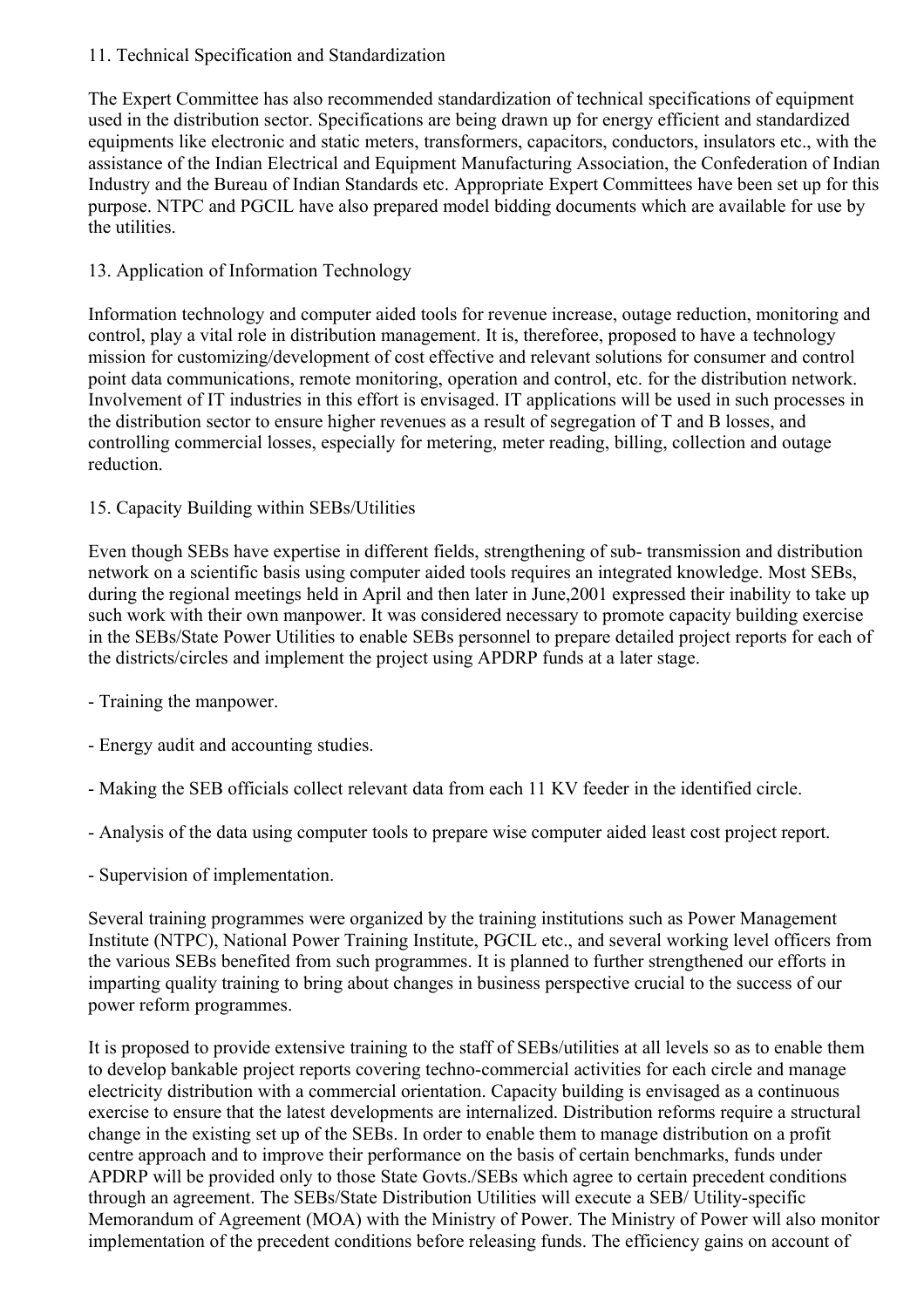APDRP investments shall be intimated to the regulatory commission to ensure that the benefit and reliefs are passed on to the customer by the private utilities.

11. The Bureau of Indian Standards Act, 1986 was enacted to provide for the establishment of a Bureau (BIS) for harmonious development of the activities of standardization, making and quality certification of goods. The Bureau of Indian Standards (Certification) Rules, 1988 were notified on 6.1.1988.

12. The celebrated scientist Ferrari had invented the electromagnetic disc meters to record electricity consumption. In 1988, electronic meters were unknown in India. bids Regulations did not provide for electronic meters. 3 phase electronic came in vogue in 1992. It would surprise many that State of Bihar was one of the first State to introduce Single Phase Electronic Meters in the year 1996. They came to Delhi in the year 2001. The first Indian Standard of Electronic Meters was notified by bids in the year 1993.

13. Since electronic meters had arrived and were expected to sweep the energy recording sector, in October,1999 bids issued IS 13779:1999 dealing with various types of AC Static Watt-hour Meters Class 1 and 2. This was the first revision to the standard published in the year 1993. Clause 3.1.2 of the Static Watt-hour Meters Class 1 and 2 Specifications (First Revision) defined Static Watt-hour Meter as a meter in which current and voltage act on solid state (electronic) elements to produce an output proportional to Watt-hours.

14. It would be important to note that the Foreword to the First Revision aforesaid noted:

The test levels as specified in the standard are regarded as minimum values to guarantee the proper function of the meter under normal working conditions. For special applications other test levels might be necessary and have to be fixed between the user and the manufacturer.

15. Needless to state, APDRP required the power reforms process to change over to charge efficient and standardized equipments like electronics and static meters and application of information technology and computer aided tools for revenue collection, monitoring, distribution, metering, billing and collection.

Electronic meters had to be brought into the system. The were already knocking at the doors when APDRP was conceived of. bids had rightly moved in the right direction when it notified the First Amendment IS 13779:1999 dealing with AC Static Watt-hour Meters Class 1 and 2.

16. As refinement was perfected in the electronic meters, IS 13779:1999 was amended firstly in October,2003 then in October,2004 and finally in December,2004 Specifications of single phase electronic meters were notified by bids vide IS No. 13779 1EC-1036.

17. Amendment incorporated in December,2004 to existing clause 7.2 of IS 13779:1999 is of importance and relevant to the issue at hand and, thereforee, needs to be noted. Clause 7.2, as notified in 1999, reads as under:

7.2 Connecting Diagrams and Terminal Marking Every meter shall be indelibly marked with a diagram of connections. For Poly phase meters, this diagram shall also show the phase sequence for which the meter is intended. It is permissible to indicate the connection diagram by an identification figure in accordance with relevant standards. If the meter terminals are marked, this marking shall appear on the diagram.

18. Amendment 3 in December,2004, added the following para to existing Clause 7.2:

When a number of meters are connected to a single distribution mains for registering electricity supplied to different consumer loads, separate service lines-phase(s) and neutral, shall be used for each meter. Moreover, interconnection of phases or neutrals of such loads connected to different meters must be avoided. Each independent metered consumer load must be directly connected to distributing mains through its meter in specified phase sequence so as to meet accuracy requirements of this standard.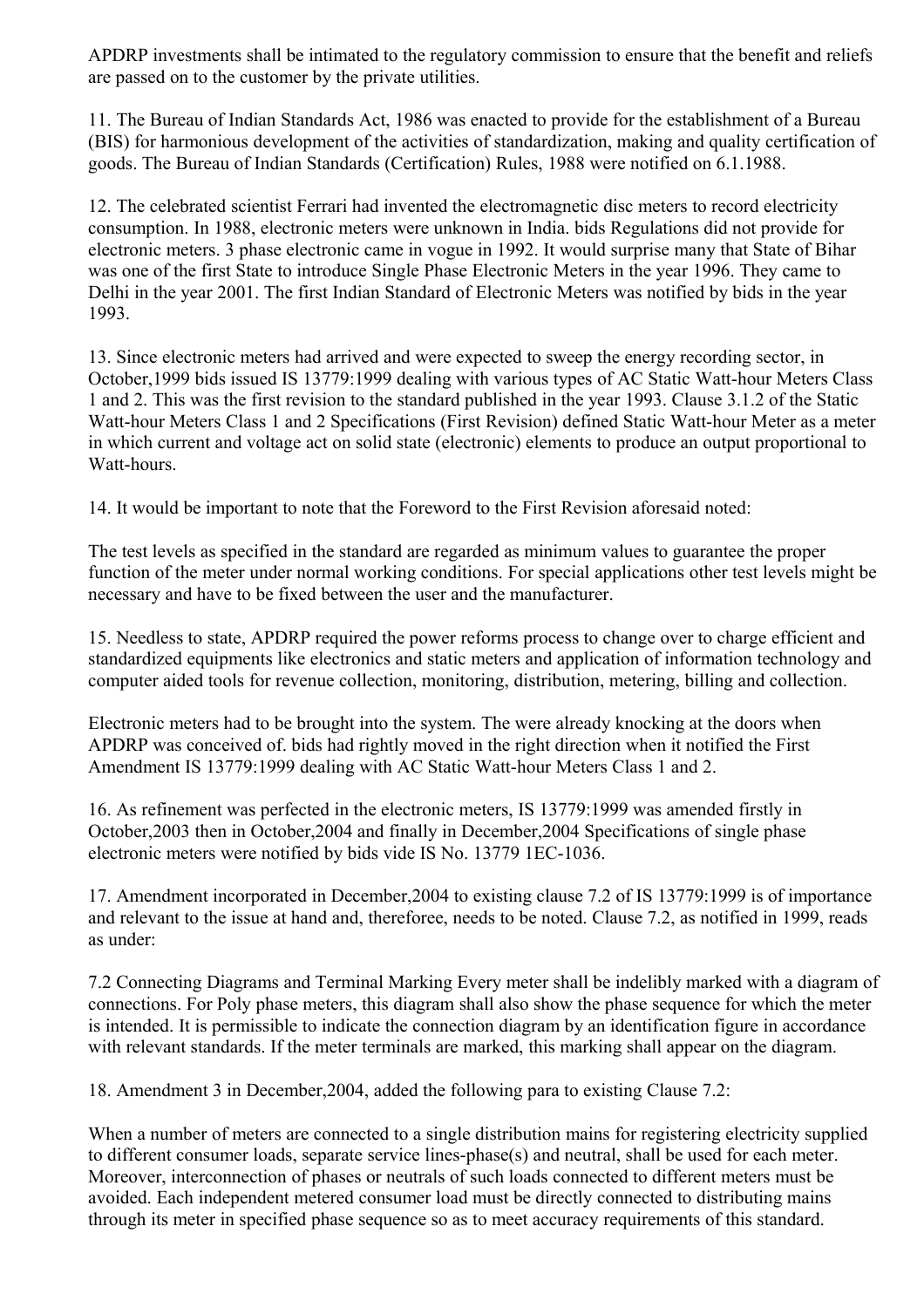19. The meter occupies a very little space in our homes. But the advent of electronic meters in Delhi has stirred a hornest nest. It's accuracy, credibility and if I may say, in the eyes of some, even it's integrity is in doubt. But the electronic meter proclaims: believe me, I'am smarter than my ancestors. (Well, we all believe that we are). Referring to the bids Standards, it says:

1. The chance of me making an error is 0.005% as compared to 1-2% by my ancestors.

2. I am capable of understanding all kind of critical metering.

3. My measurement of KWH (Kilowatt Per Hour) is highly accurate.

4. I have a vast memory and can provide you with the past billing data.

5. I can be read with help of Meter Reading Instrument. This eliminates human errors in recording the transfer of data.

6. I display any of the following problems that may occur at your premises: (i) Earth Leakage, (ii) Problem with neutral and earth wire, (iii) Reverse energy flow, and (iv) Loose wire.

20. A domestic consumer has brought the present action alleging that he is the registered consumer in respect of electricity connection bearing K No. 2540 F 320018 having a sanctioned load of 15 KW. Petitioner states that on 26.4.2003 employees of the respondent came to his premises. Notwithstanding the fact that the existing electro mechanical meter was found in a perfect condition, it was replaced with an electronic meter. It is alleged that as per Rule 57 of the Electric Supply Rules, 1956, the meter was required to be checked before installation and had to conform to the relevant Indian Standard Specification. According to the petitioner ever since the meter was installed he started receiving inflated bills which was proof enough that the meter was faulty.

21. Petitioner claims to have deposited a sum of Rs. 100/- on 29.9.2004 towards meter testing charges. On 3.3.2005 an inspecting team is stated to have come to check the meter and certified the same as normal.

22. Relying upon the consumption pattern when electro mechanical meter was measuring the current and when the new electronic meter was recording consumption, petitioner states that the average monthly consumption has gone up from 611 units to 1640 units.

23. Prayer made is that respondent be directed to install an electro mechanical meter purchased by the petitioner and that the unilateral act of the respondent in changing the electro mechanical meter and installing an electronic meter be declared illegal. Further, directions are prayed that the respondent be directed to revise the bills which were raised on the basis of the consumption recorded by the electronic meter.

24. Response of the respondent is that the electronic meter installed on 26.4.2003 conforms to the notified standards of BIS. It is stated that officers of Central Power Research Institute (CPRI) checked the accuracy of the electronic meter and found it to be within the permissible error margin i.e. 0.01%. It is stated by the respondent that it is bound to replace, in a phased manner, all existing electro mechanical meters with electronic meters since the electricity regulatory commission which is supervising the new regime has required the respondent to go in for electronic meters.

25. Though pleadings of the parties show a very limited dispute, but probably for the reason large number of petitions were being filed in this court and courts and Tribunals subordinate to this Court alleging excessive consumption recorded by electronic meters, a wider thrust was given to the writ petition evidenced by order dated 29.7.2005 when show cause notice was issued. Government of NCT, Delhi, Delhi Electricity Regulatory Commission (DERC) and Principal Secretary, (Power) were required to respond. Needless to state, response of the said bodies is in support of installing electronic meters.

26. Unfortunately, the petition as drafted had a limited scope. However, counsel for the parties agreed that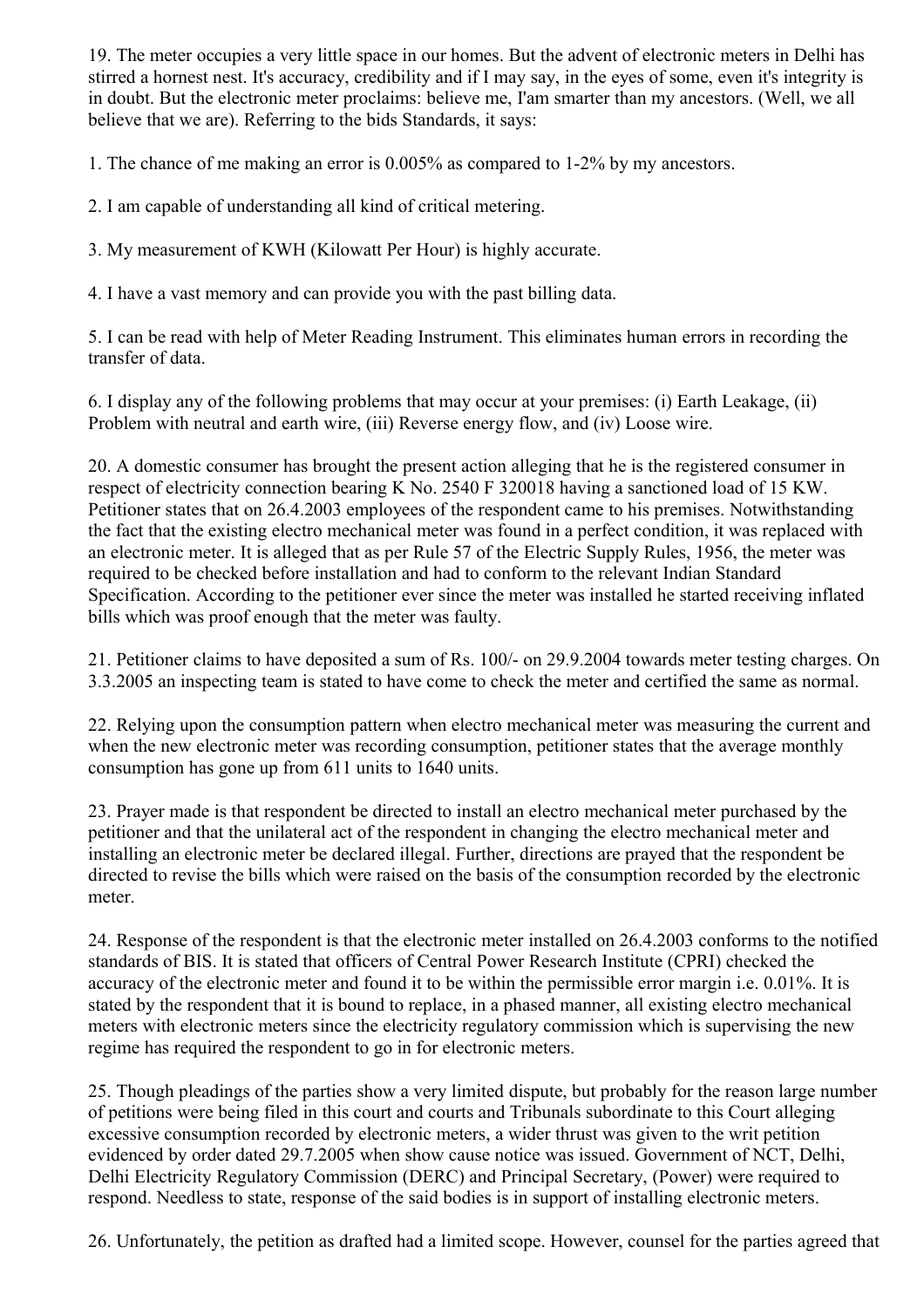following issues need to be decided:-

(a) Whether the respondent has a power to replace an existing meter not determined as a faulty meter

(b) If question (a) is answered in favor of the distribution company, whether, while replacing the meter respondent can determine a particular type of meter to be installed for recording electricity supplied/consumed under a connection.

(c) Whether prior to 11th March, 2004 the distribution companies were duly licensed to supply electricity in the respective area of distribution and whether they are vested with the powers of a licensee under the Indian Electricity Act, 1910, the Indian Electricity Rules, 1956 and the Electricity (Supply) Act, 1948.

(d) Whether till regulations are framed under Section 55 of the Electricity Act, 2003 by the authority, the distribution company has authority to determine what would be a correct meter.

27. The aforesaid four questions were framed during arguments vide order dated 29.11.2005.

28. During arguments, learned counsel for the petitioner, in the context of the Indian Electricity Act, 1910 and the Indian Electricity Rules, 1956 took a stand at variance with what was pleaded in the writ petition.

29. Shri Laliet Kumar, learned counsel for the petitioner, inter alia, urged:-

a) Under the Indian Electricity Act, 1910, a consumer had a right to install a meter of his choice. The DERC (Performance Standards - Metering and Billing) Regulations, 2002, vide regulation 17 have curtailed the said right by stipulating that the consumer has a right to procure his own meter either from the certified vendor of the licensee or conforming to licensee's technical specifications. Counsel urged that the DERC (Performance Standards - Metering and Billing) Regulations, 2002 were dependent upon Section 26 of the Indian Electricity Act, 1910 and since the said Act was repealed, the Meter and Billing Regulations ceased to exist.

b) Section 55 of the Electricity Act, 2003 empowered the Central Electricity Authority to make regulations pertaining to meters and thereforee, no other authority, much less the respondent could determine the specifications of a correct meter.

c) The respondent as a transferee under the transfer scheme notified on 20.11.2001 was entitled to exercise the rights and powers of the Delhi Vidyut Board only under the Electricity (Supply) Act, 1948 and not the Indian Electricity Act, 1910.

d) Assuming that the Metering and Billing Regulations, 2002 applied, as long as the respondent was a transferee under the transfer scheme and did not become a licensee it could not exercise any power of the licensee under the Metering and Billing Regulations, 2002, since license was issued in favor of the respondent in March, 2004 it was only thereafter that the respondent could exercise powers of a licensee under the Metering and Billing Regulations, 2002.

e) As long as an existing meter correctly recorded consumption of electrical energy, it could not be replaced. Till the Central Electricity Authority notified regulations pertaining to correct meters, status quo had to be maintained. As per Rule 57 of the Indian Electricity Rules, 1959 correctness of a meter had to be determined in the context of limits of errors stipulated therein. It was not the case of the respondent that the existing electro magnetic meter was faulty.

30. To appreciate the contentions of the learned counsel for the petitioner, it would be necessary to trace out the history of the law relating to electricity in India and in Delhi specifically. The Electricity Act of 1887 and 1903 were amongst the earliest legislations in the world dealing with generation, supply and use of electricity. Though progressive for their time, these laws had been enacted in the context of the initial phase of limited commercial use of electrical energy. The two enactments dealt with this limited aspect. Also, at the time of their enactment, it was recognized that they were tentative pieces of legislation and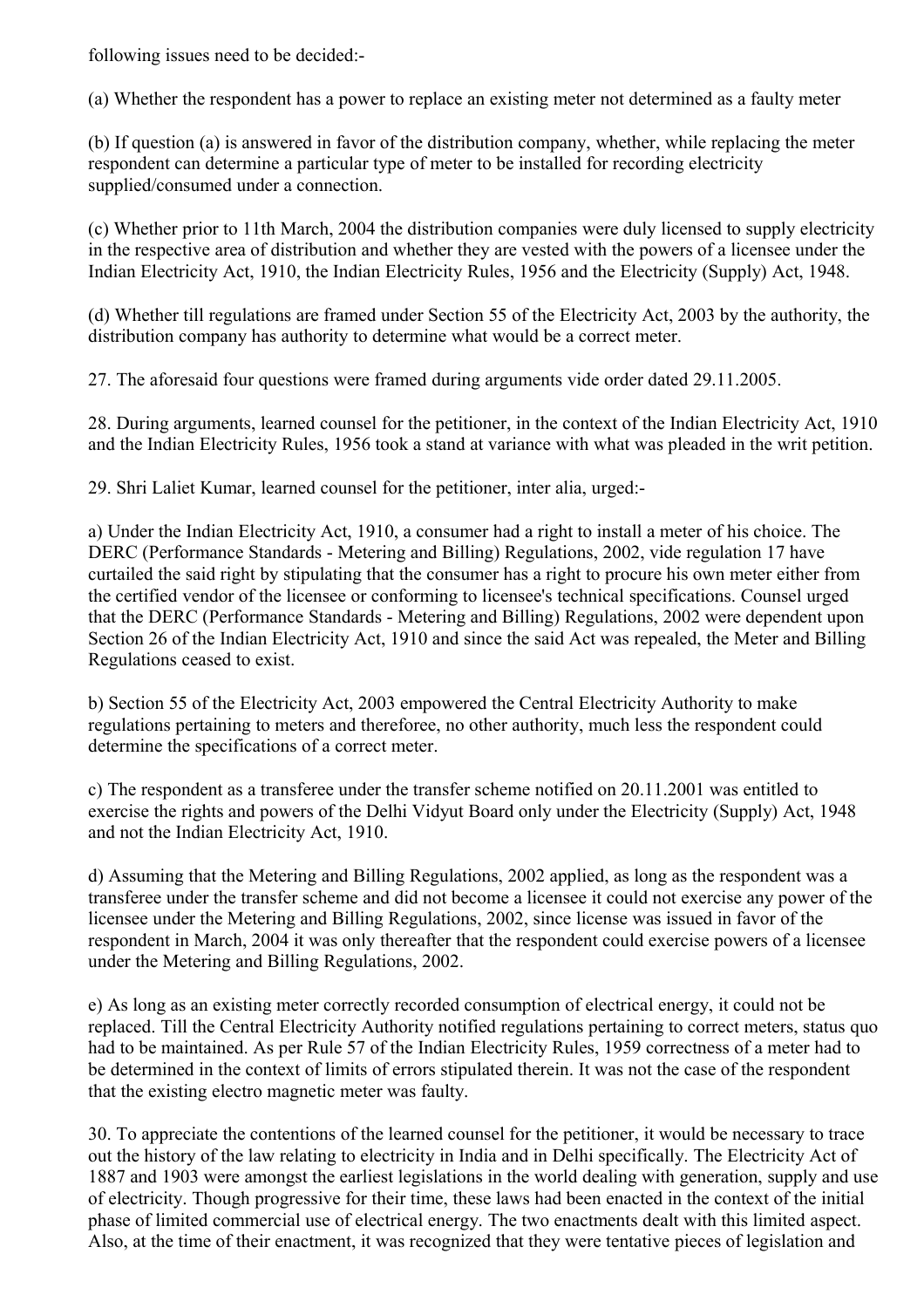would need to be amended and evolved over time.

31. The Indian Electricity Act, 1910 was enacted in light of the fast growing expansion of electrical industry and the emergence of its value change, as also the practical experience of electro-technical and commercial issues. It created the basic framework for electric supply industry in India. Some of the salient features of the 1910 Act were:-

a) Envisaging the sectors growth, the Act provided for grant of licenses for supply, conveyance and transmission of electrical energy,

b) The framework for the relationship between the licensee and the consumer, and finally;

c) the establishment of the office of the Electrical Inspector for undertaking functions assigned including resolving disputes between the licensee and the consumer.

32. Came independence. With focus on national reconstruction and social justice, the Government of India decided that time had come for rationalising the production and supply of electricity and for taking measures to strengthen the state/public ownership in the field of electricity. The Electricity (Supply) Act, 1948 was promulgated. State Electricity Boards were established with the object of establishing, operating and maintaining generation stations, sub- stations and transmission lines. A Central Electricity Authority was created. Generating companies were created.

33. From time to time, the Indian Electricity Act, 1910 and the Electricity (Supply) Act, 1948 were amended. Aim was to bring in private participation. The Electricity Laws (Amendment) Act, 1998 introduced sweeping reforms.

34. The Electricity Regulation Commission Act, 1998 was promulgated. The principal object of this Act was to establish Central and State Regulatory Commissions to regulate the power sector in terms of Sections 13, 28 and 29 of the said Act.

35. The Delhi Electricity Regulatory Commission (DERC) was constituted under the Electricity Regulatory Commission Act, 1998.

36. As noted above, by 1999 the State Electricity Boards were in a financial mess. A total re-structuring of the electricity industry, right from generation to transmission to distribution was envisaged as the solution to the mess. Various State Governments enacted Electricity Reforms Acts. In the Union Territory of Delhi, the Delhi Electricity Reforms Act, 2000 was promulgated on 23.11.2000.

37. Vide Section 3 of the Delhi Electricity Reforms Act, 2000 the Delhi Electricity Regulatory Commission (DERC) was to exercise the powers and was obliged to perform the functions assigned to it under the Act.

38. Section 11 of the Act empowered the Commission to discharge various functions which, inter alia, vide Clause (l) to Sub-section (1) of Section 11 empowered it to issue licenses for transmission, bulk supply, distribution or supply of electricity including the conditions of the license.

39. Providing for re-organization of electricity industry in the Union Territory of Delhi, Sections 14 and 15 of the Delhi Electricity Reform Act, 2000 stipulated as under:-

14. Incorporation of companies for the purpose of generation, transmission or distribution of electricity:

1. The Government may, as soon as may be after the commencement of this Act, cause one or more companies to be incorporated and set up under the provisions of the Companies Act, 1956 for the purpose of generation, transmission or distribution of electricity, including companies engaged in more than one of the said activities in the National Capital Territory of Delhi and may transfer the existing generating stations or the transmission system or distribution system, or any part of the transmission system or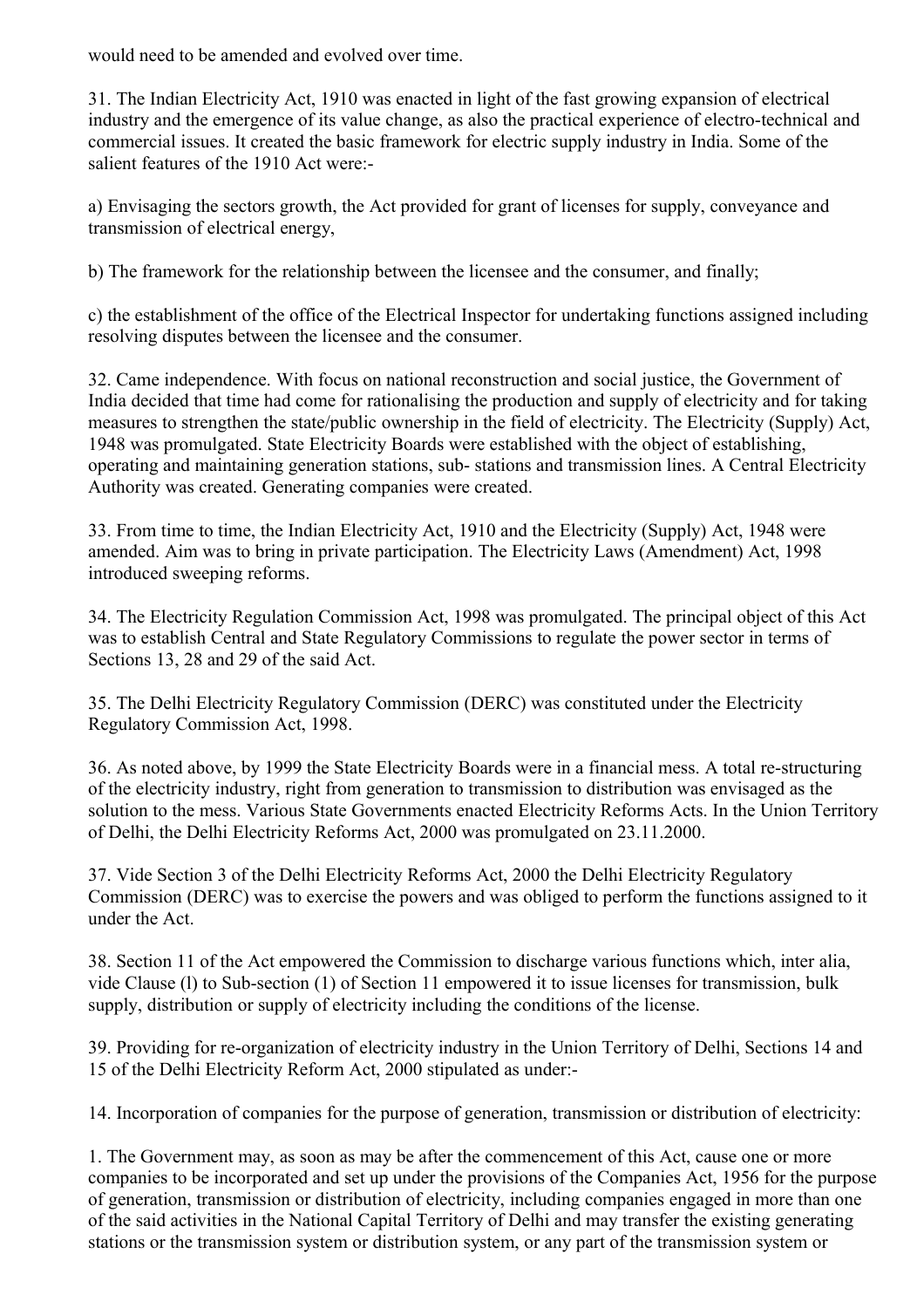distribution system to such company or companies.

2. . . . . .

3. The companies incorporated and set up under Sub-section (1) shall undertake the functions specified in this section and such other functions as may be assigned to them by the Government.

4. . . . . .

5. . . . . .

6. . . . . .

7. . . . . .

15. Reorganization of Delhi Vidyut Board and transfer of properties, functions and duties thereof:-

1. With effect from the date on which a transfer scheme prepared by the Government to give effect to the objects and purposes of this Act is published or such further date as may be specified by the Government (hereinafter referred to as the effective date) any property, interest in property rights and liabilities which immediately before the effective date belonged to the Board shall vest in the Government.

2. The Government may transfer such property, interest in property, rights and liabilities to any company or companies established under Section 14 for the purpose in accordance with the transfer scheme prepared thereforee.

3. Such of the right and power to be exercised by the Board under the Electricity (Supply) Act, 1948 as the Government may, by notification in the Official Gazette, specify, shall be exercisable by a company or companies established as the case may be under Section 14, for the purpose of discharge of the functions and duties with which it is entrusted.

4. . . . . .

5. . . . . .

6. . . . . .

7. . . . . .

8. . . . . .

9. . . . . .

10. The exercise by a licensee of any of Board's rights and powers may be made on such conditions as shall be specified in the transfer scheme including a condition that such rights and powers shall be exercised by the licensee only with the approval of the Commission/Government.

40. Sections 19 to 27 of the Delhi Electricity Reforms Act, 2000 deal with licencing of transmission and supply. Section 19 prohibits transmission of electricity in Delhi, save and except, under a license obtained from the DERC. Section 20 deals with the power of DERC to grant a license. Sub-section (4) and (6) of Section 20 are relevant.

41. Under Sub-section(4) of Section 20, while granting a license, DERC is empowered to make it a condition of the license that the licensee would comply with the requirements of the Indian Electricity Act, 1910 and the Electricity (Supply) Act, 1948 and the rules framed under the two Acts. Further, the license may contain that the licensee would discharge the functions and obligations of Delhi Vidyut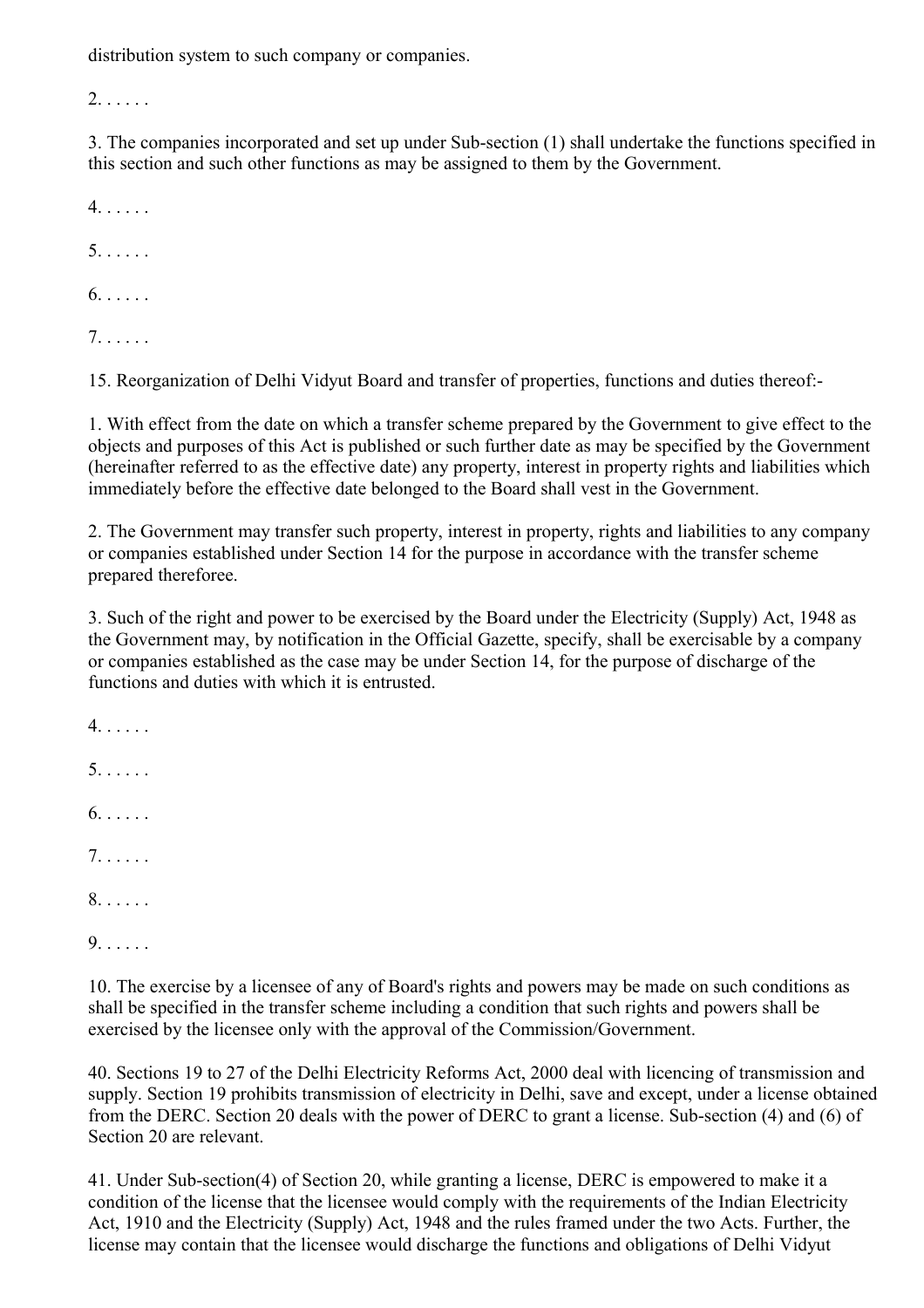Board under the Indian Electricity Act, 1910 and Electricity (Supply) Act, 1948. Sub-section (6) of Section 20 reads as under:

(6) The provisions contained in the schedule to the Indian Electricity Act, 1910 (Central Act 9 of 1910 shall be deemed to be incorporated with, and to form part of, very supply license granted under this part save in so far as they are expressly varied or excepted by the supply license and shall, subject to any such additions, variations or exceptions which the Commission is empowered to make having regard to the purpose of this Act, apply to the undertaking authorized by the license in relation to its activities in the National Capital Territory of Delhi:

Provided that where a supply license is granted by the Commission for the supply of energy to other licensees for distribution by them, then in so far as such license relates to such supply, the provisions of Clauses IV, V, VI, VII, VIII and XII of the said Schedule shall not be deemed to be incorporated within the supply license.

42. Section 63 of the Delhi Electricity Reform Act, 2000 reads as under:-

63. Effect of the Act on the Indian Electricity Act, 1910 and the Electricity (Supply) Act, 1948.-

(1) Except as provided in Section 63 of this Act, the provisions of this Act, notwithstanding that the same are inconsistent with or contrary to the provisions of the Indian Electricity Act, 1910 (Central Act 9 of 1910) or the Electricity (Supply) Act, 1948 (Central Act 54 of 1948) shall prevail in the manner and to the extent provided in Sub-section (3)

(2) Subject to Sub-section (1) in respect of all matters in the Indian Electricity Act, 1910 (Central Act 9 of 1910) and the Electricity (Supply) Act, 1948. (Central Act 54 of 1948) with which the Delhi Vidyut Board has been concerned or dealing with, upon the constitution of the Commission the functions of the Board shall be discharged by the Commission and the companies established under Section 14:

Provided that -

(a) the Government shall be entitled to issue all policy directives and undertake overall planning and coordination as specified in Section 12 of this Act and to this extent the powers and functions of the Delhi Vidyut Board as per the provisions of the Indian Electricity Act, 1910 (Central Act 9 of 1910) and the Electricity (Supply) Act, 1948 (Central Act 54 of 1948) or rules there under shall vest in the Govt. and the Government shall coordinate and deal with the Central Government and the Central Electricity Authority.

(b) in respect of such matters as the Commission directs in terms of a general or special order, or in the regulations or in the license, as the case may be, the generating company or companies, the licensees or other body corporate as may be designated by the Commission shall discharge the functions of the Board under the Indian Electricity Act, 1910 (Central Act 9 of 1910) and the Electricity (Supply) Act, 1948 (Central Act 54 of 1948) to the extent directed by the Commission or specified in licenses.

(3) Subject to Sub-section (1) and Sub-section (2) of this section, upon the establishment of the Commission, the provisions of the Indian Electricity Act, 1910 (Central Act 9 of 1910) and the Electricity (Supply) Act, 1948 (Central Act 54 of 1948) shall, in sofar as the National Capital Territory of Delhi is concerned, shall be read subject to the following modifications and reservations, namely:

# THE INDIAN ELECTRICITY Act, 1910

(i) All references to State Electricity Board in the Indian Electricity Act, 1910 (Central Act 9 of 1910) insofar as the National Capital Territory of Delhi is concerned shall be read as references to the Delhi Electricity Regulatory Commission or the companies established under Section 14 or other licensees or whether it relates to general policy matters, to the Government.

(ii) In respect of matters provided in Sections 3 to 11, 28, 36(2), 49-A, 50 and 51 of the Indian Electricity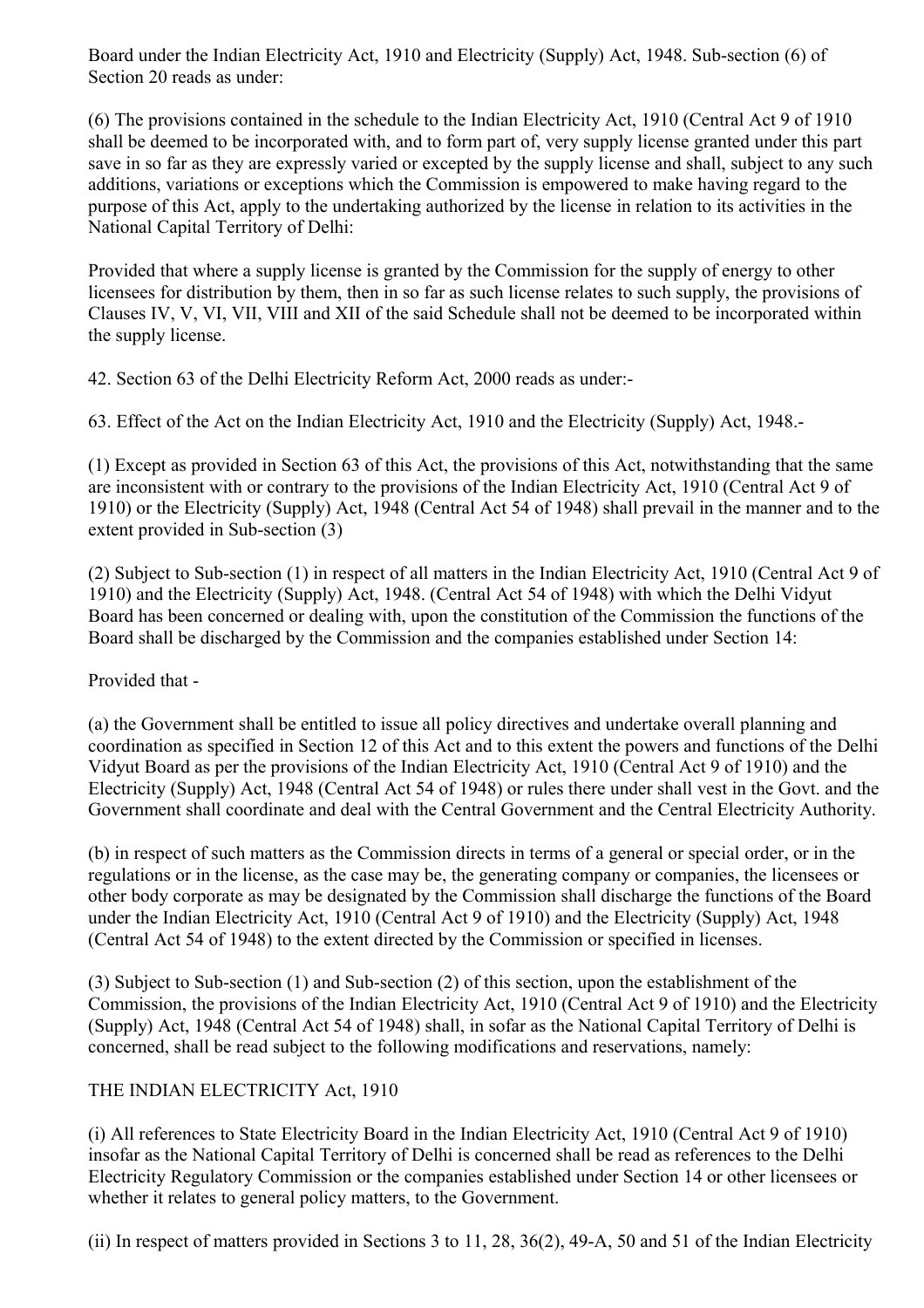Act, 1910 (Central Act of 1910) to the extent this Act has made specific provisions, the provisions of the Indian Electricity Act, 1910 (Central Act 9 of 1910) shall not apply in the National Capital Territory of Delhi.

(iii) The provisions of all other sections of the Indian Electricity Act, 1910 (Central Act 9 of 1910) shall apply except that:-

(a) the term 'license' 'licensee', 'license holder' shall have the meanings as defined under this Act and the licenses shall be construed as having been issued under the is Act;

(b) the reference to the sections of the Indian Electricity Act, 1910 (Central Act 9 of 1910) and Electricity (Supply) Act, 1948 (Central Act 54 of 1948) in the provisions of the Indian Electricity Act, 1910 shall be taken as reference to the corresponding provisions of this Act to the extent modified by this Act;

(c) the reference to arbitration in these provisions except where it is by the Central Electricity Authority or the Central Electricity Regulatory Commission shall be taken as reference to the proceedings under Section 40 of this Act and the arbitration procedure prescribed under the Indian Electricity Act, 1910 (Central Act 9 of 1910) shall not apply.

(iv) The Schedules to the Indian Electricity Act, 1910 (Central Act 9 of 1910) shall be applicable only with reference to the provisions in this Act wherein the applications of the Schedules are specified and not otherwise.

### THE ELECTRICITY (SUPPLY) Act, 1948

(v) All references to State Electricity Board in the Electricity (Supply) Act, 1948 (Central Act 54 of 1948) insofar as the National Capital Territory of Delhi is concerned shall be read as references to the Delhi Electricity Regulatory Commission or the companies established under Section 14 or other licensees or where it relates to general policy matters, to the Government.

(vi) In respect of matters provided in Sections 5 to 18, 19, 20, 23 to 27, 37, 40 to 45, 46 to 54, 56 to 69, 72 and 75 to 83 of the Electricity (Supply) Act, 1948 (Central Act 54 of 1948) to the extent this Act has made specific provisions, the provisions of the Electricity (Supply) Act, 1948 (Central Act 54 of 1948) shall not apply in the National Capital Territory of Delhi.

(vii) The provisions of all other sections of the Electricity (Supply) Act, 1948 (Central Act 54 of 1948) shall apply except that-

(a) The terms 'license' 'licensee', 'license holder' shall have the meanings as defined under this Act and the licenses shall be construed as having been issued under this Act;

(b) The references to the sections of the Indian Electricity Act, 1910 and the Electricity (Supply) Act, 1948 shall be taken as reference to the corresponding provisions of this Act to the extent modified by this Act;

(c) The reference to arbitration in these provisions except where it is by the Central Electricity Authority shall be taken as reference to the proceedings under Section 40 of this Act and the arbitration procedure prescribed under the Electricity (Supply) Act, 1948 shall not apply.

(vii) The provisions of Sections 72 and 73 of the Electricity (Supply) Act, 1948 shall be restricted to generating companies and references to the State Electricity Board in these sections shall stand omitted.

43. A perusal of Section 14 of the Delhi Electricity Reforms Act, 2000 shows that the Government was empowered to incorporate companies for the purposes of, inter alia, distributing electricity in the National Capital Territory of Delhi. Section 15 shows that with effect from the date of the transfer scheme, all rights and liabilities of the Delhi Vidyut Board shall vest in the Government and the Government was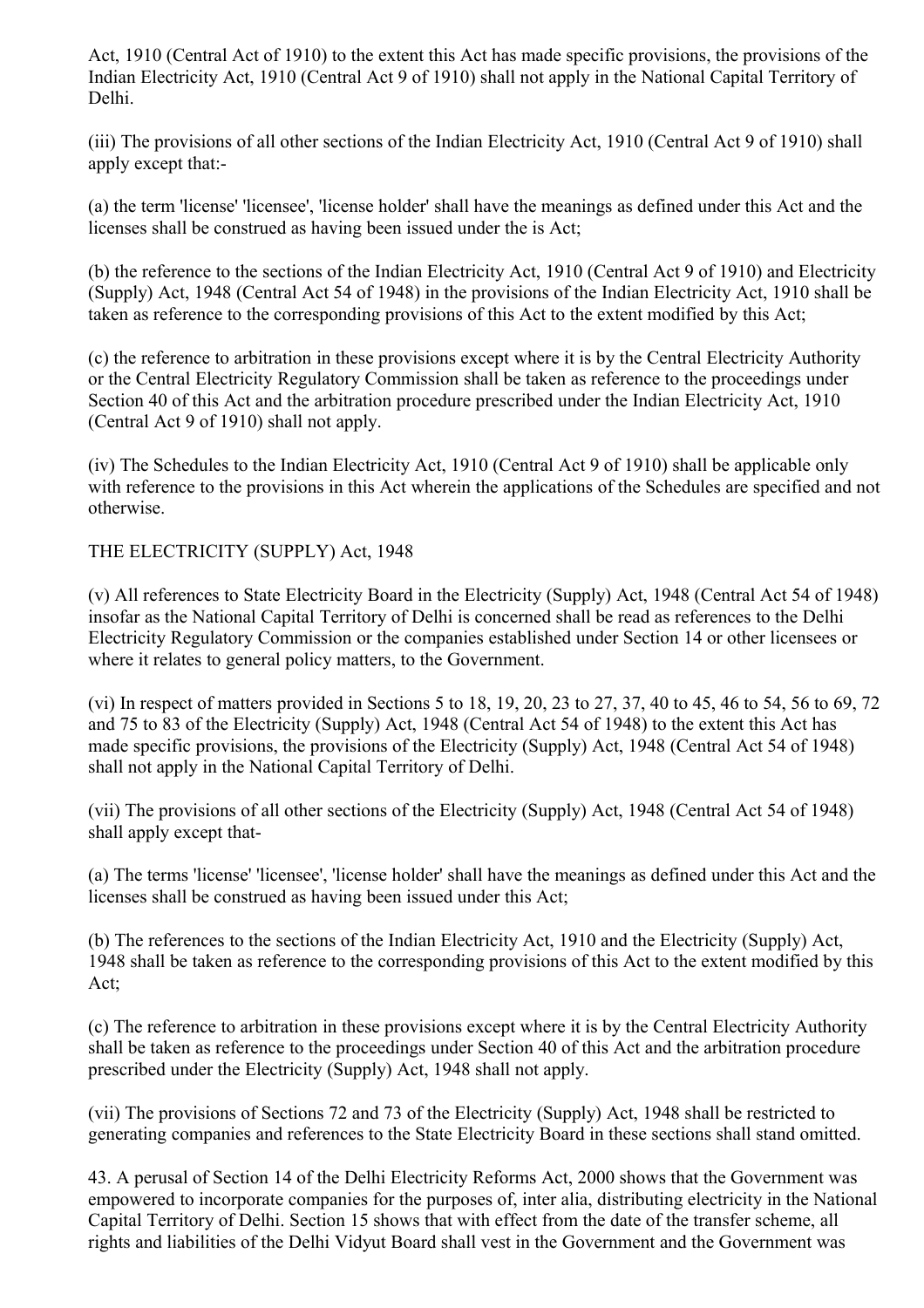empowered to transfer any right or liability in the company which may be incorporated. Vide Sub-section (6) of Section 20, provisions contained in the Schedule to the Indian Electricity Act, 1910 were to be deemed to be incorporated in the license of the new company. Vide Section 63(3)(iii)(a) the provision of all sections other than those referred to in Section 63(3)(ii) (to the extent the Act of 2000 made provisions), were continued to be in force and the license already granted was to be construed as having been issued under the new law. Further, by virtue of Section 63(3)(v) all references to the State Electricity Board under the Electricity (Supply) Act, 1948 were to be construed as referring to DERC or the companies established under Section 14.

44. It is thus obvious that as and when a company was incorporated to distribute electricity in Delhi, the rights and obligations of a licensee under the Indian Electricity Act, 1910 and the Electricity (Supply) Act, 1948 were automatically vested in the supply company.

45. Section 26 of the Electricity (Supply) Act, 1948 reads as under:

26. Board to have powers and obligations of licensee under Act 9 of 1910.-

Subject to the provisions of this Act, the Board shall, in respect of the whole State, have all the powers and obligations of a licensee under the Indian Electricity Act, 1910 and this Act shall be deemed to be the license of the Board for the purposes of that Act:

Provided that nothing in Sections 3 to 11, Sub-sections (2) and (3) of Section 21 and Section 22, Subsection (2) of Section 22A and Sections 23 and 27 of that Act or in Clauses 1 to V, Clause IX to XII of the Schedule to that Act relating to the dues and obligations of a licensee shall apply to the Board:

Provided further that the provisions of clause VI of the Schedule to that Act shall apply to the Board in respect of that area only where distribution mains have been laid by the Board and the supply of energy through any of them has commenced.

46. The Board constituted under the Supply Act had all the powers and obligations of a licensee under the Indian Electricity Act, 1910 and the supply Act was deemed to be the license of the Board.

47. In Delhi, the Delhi Vidyut Board was existing when the Delhi Electricity Reforms Act, 2000 was enacted. By virtue of Section 26 of the Electricity (Supply) Act, 1948, the Act itself was deemed to be the license of the Board. This license would automatically get transferred to the company incorporated by the Government under Section 14 of the Delhi Electricity Reforms Act, 2000 as per transfer scheme by virtue of Section 15 of the said Act.

48. To give effect to the Delhi Electricity Reforms Act, 2000, the Delhi Electricity Reforms (Transfer Scheme) Rules, 2001 were notified on 20.11.2001. Rule 2(d) defined date of transfer as under:-

2(d) Date of transfer means the date to be notified by the Government as the effective date of transfer to the successor entities in accordance with these rules of such of the undertakings, assets, liabilities, proceedings or personnel as may be specified in the notification published in the Official Gazette.

49. DISCOM 1, 2 and 3 were defined vide Rule 2(e), (f) and (g) as under:-

2(e) DISCOM 1 means the Central-East Delhi Electricity Distribution Company Limited, a company incorporated under the companies Act, 1956 (1 of 1956) with the principal object of engaging in the business of distribution and supply of electricity in the area as specified in Part 1 of Schedule H.

2(f) DISCOM 2 means the South-West Delhi Electricity Distribution Company Limited, a company incorporated under the companies Act, 1956 (1 of 1956) with the principal object of engaging in the business of distribution and supply of electricity in the area as specified in Part II of Schedule H.

2(g) DISCOM 3 means the North, North-West Delhi Electricity Distribution Company Limited, a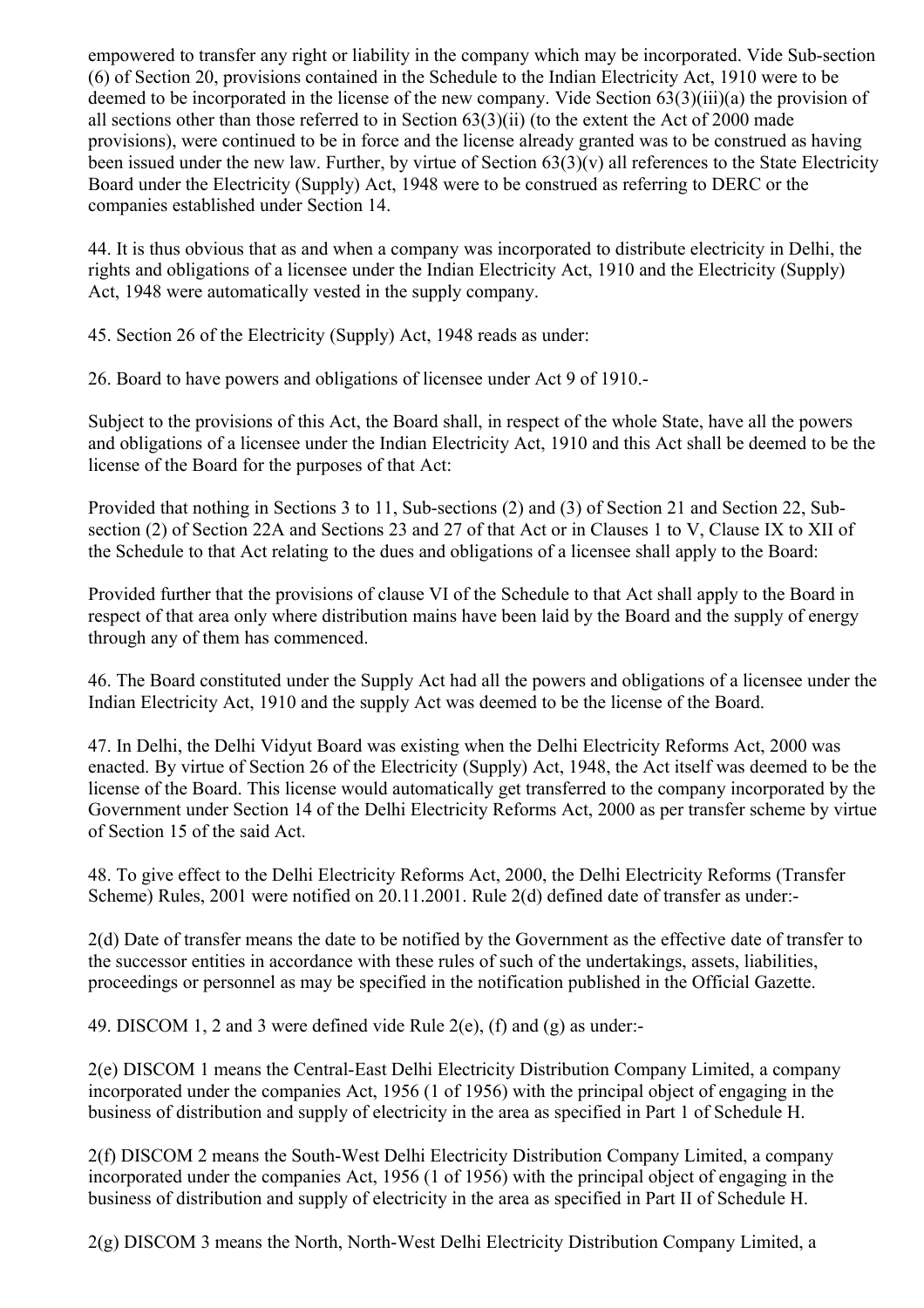company incorporated under the companies Act, 1956 (1 of 1956) with the principal object of engaging in the business of distribution and supply of electricity in the area as specified in Part III of Schedule H.

50. Rule 5(1) and (2), dealing with, rights on transfer taking place and vesting, specified as under:-

5. Transfer of Undertaking by the Government.-(1) Subject to the terms and conditions contained in these rules-

(a) the rights and interests in the Pragati Power Project forming part of Schedule A, shall stand transferred to, and vest in, the PPCL, on and from the date of the transfer appointed for the purpose.

(b) the undertaking forming part of the Generation Undertaking as set out in Schedule B, shall stand transferred to, and vest in, the GENCO, on and from the date of transfer appointed for the purpose.

(c) the undertaking forming part of the Transmission Undertaking as set out in Schedule C, shall stand transferred to, and vest in, the TRANSCO, on and from the date of transfer appointed for the purpose.

(d) the undertaking forming part of the Distribution Undertaking as set out in Schedule D, shall stand transferred to, and vest in, the DISCOM 1, on and from the date of transfer appointed for the purpose.

(e) the undertaking forming part of the Distribution Undertaking as set out in Schedule E, shall stand transferred to, and vest in, the DISCOM 2, on and from the date of transfer appointed for the purpose.

(f) the undertaking forming part of the Distribution Undertaking as set out in Schedule F, shall stand transferred to, and vest in, the DISCOM 3, on and from the date of transfer appointed for the purpose.

(g) The assets and liabilities as set out in Schedule G, shall vest in the holding company, on and from the date of transfer appointed for the purpose.

(2) On such transfer and vesting of the undertakings in terms of sub-rule(1), the respective transferee shall be responsible for all contracts, rights, deeds, schemes, bonds, agreements and other instruments of whatever nature, relating to the respective undertaking and assets and liabilities transferred to it, to which the Board was a party, subsisting or having effect on the date of the transfer, in the same manner as the Board was liable immediately before the date of the transfer, and the same shall be in force and effect against or in favor of the respective transferee and may be enforced effectively as if the respective transferee had been a party thereto instead of the Board. 51. Rule 10(2) reads as under:

10. Rights and powers of Transferees.

 $(1)$ .....

(2) Within 60 days of the effective date of transfer, the DISCOMS shall apply to the Commission for the grant of license under the Act to undertake the business of distribution and retail supply of electricity in the respective areas of supply as specified in Schedule 'H':

Provided, however, that on and from the effective date of the transfer and till the grant of license by the Commission, the DISCOMS shall be entitled to exercise the rights and powers exercisable by the Board under the Electricity (Supply) Act, 1948 (54 of 1948) and undertake the business of distribution and retail supply of electricity in the respective areas of supply as specified in Schedule 'H', in the same manner as the Board was entitled to, prior to the effective date of the transfer.

52. Legal position, thereforee, is that as per the Delhi Electricity Reforms Act, 2000, Delhi Vidyut Board was to be firstly taken over by the Government and thereafter was to be split into generating, transmission and distribution companies. Three distribution companies were envisaged. They were to supply electricity to consumers in their respective areas. Delhi Vidyut Board was the licensee under the Indian Electricity Act, 1910 and the Electricity (Supplly) Act, 1948. From the date of transfer, the distribution companies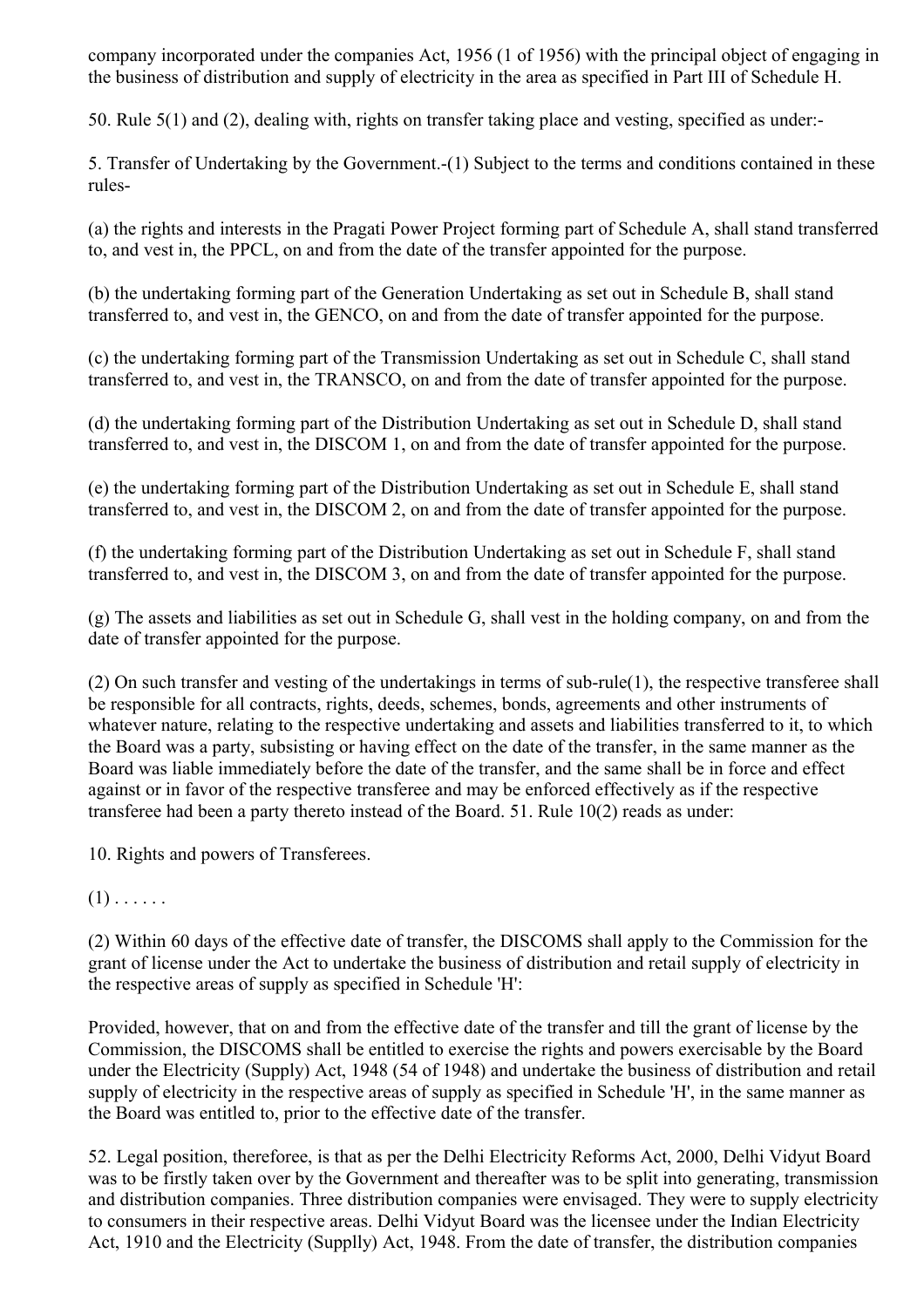were empowered to exercise all rights and powers of Delhi Vidyut Board. Within 60 days of the date of transfer, the distribution companies had to apply to DERC for a formal license but till such time the license was granted, the distribution companies were empowered to act in terms of the powers of the Delhi Vidyut Board as a licensee.

53. Delhi Vidyut Board was a multifaceted entity. It could generate electricity, it could transmit electricity, it could also distribute electricity. It also had statutory powers to regulate business. The new regime envisaged by the Delhi Electricity Reforms Act, 2000 trifurcated these functions. Statutory power to regulate business already stood diluted by the Electricity Regulation Commission Act, 1998 under which Delhi Electricity Regulatory Commission was constituted. Since the 3 DISCOMs had to take over the functions of Delhi Vidyut Board, pertaining to distribution, it was but natural that since obligations of a licensee were transferred to these companies they must also get the powers of the licensee. Rule 10(2) of Delhi Electricity Reform (Transfer Scheme) Rules, 2001 was the bridging provision. It vested the distribution companies with DVB's powers as a licensee till DERC gave a license to them; of course that within 60 days of the transfer the new companies had to apply for a new license.

54. Three distribution companies formed were North Delhi Power Ltd. (NDPL), BSES Yamuna Power Ltd. and BSES Rajdhani Power Ltd. 1.7.2002 was the notified date of transfer. With effect from 1.7.2002 the 3 took charge as licensees in their respective areas.

55. thereforee, w.e.f. 1.7.2002, the respondent took over the rights and obligations of Delhi Vidyut Board as a licensee in respect of supply/distribution of electricity to the consumers in the area of its jurisdiction. The deemed license of the Delhi Vidyut Board as a licensee as per Section 26 of the Electricity (Supply) Act, 1948 became the license of the respondent. Needless to state, the licensed area was the area assigned to the respondent. In terms of Section 26 of the Electricity (Supply) Act, 1948 read with Rule 10(2) of the Delhi Electricity Reforms (Transfer Scheme) Rules, 2001, powers and obligations of the licensee (DVB) under the Indian Electricity Act, 1910 became the powers and obligations of the respondent. Further, as per the Delhi Electricity Reforms (Transfer Scheme) Rules, 2001 read with Section 14 and 15 of Delhi Electricity Reforms Act, 2000, respondent became the successor- in-interest of Delhi Vidyut Board in respect of the license held by Delhi Vidyut Board in relation to the areas earmarked for the respondent within which it had to supply electricity. Section 63 of the Delhi Electricity Reforms Act, 2000 clearly indicated that the provisions of Indian Electricity Act, 1910 and the Electricity (Supply) Act, 1948 save in so far they were not inconsistent with the provisions of Delhi Electricity Reforms Act, 2000 would continue to prevail in the manner and to the extent provided in Sub-section (3) of Section 63. Vide Subsection (3) of Section 63, reference to State Electricity Board in the Indian Electricity Act, 1910 was to be read as referring to the DERC or distribution companies established under Section 14 as the case may be. Further, Section 3 to 11, 28, 36(ii), 49A, 50 and 51 of the Indian Electricity Act, 1910 became inapplicable in the National Territory of Delhi. Thus, as a licensee, respondent could not exercise powers under the said sections of the Indian Electricity Act, 1910. Further, license issued under the Indian Electricity Act, 1910 were deemed to be license issued under the Delhi Electricity Reforms Act, 2000. Further, Sections 5 to 18, 19, 20, 23 to 27, 37, 40 to 45, 46 to 54, 56 to 69, 72 and 75 to 83 of the Electricity (Supply) Act, 1948 were not to apply in Delhi to the extent the Delhi Electricity Reforms Act, 2000 made specific provisions. All other sections of the Electricity (Supply) Act, 1948 were to apply.

56. Section 26 of the Indian Electricity Act, 1910 continued to be applicable under the Delhi Electricity Reforms Act, 2000. Said section deals with the meters. Sub-section (1) and (7) of Section 26 of the Indian Electricity Act, 1910 are relevant. They read as under:-

26. Meters.- (1) In the absence of an agreement to the contrary, the amount of energy supplied to a consumer or the electrical quantity contained in the supply shall be ascertained by means of a correct meter, and the licensee shall, if required by the consumer, cause the consumer to be supplied with such a meter:

Provided that the licensee may require the consumer to give him security for the price of a meter and enter into an agreement for the hire thereof, unless the consumer elects to purchase.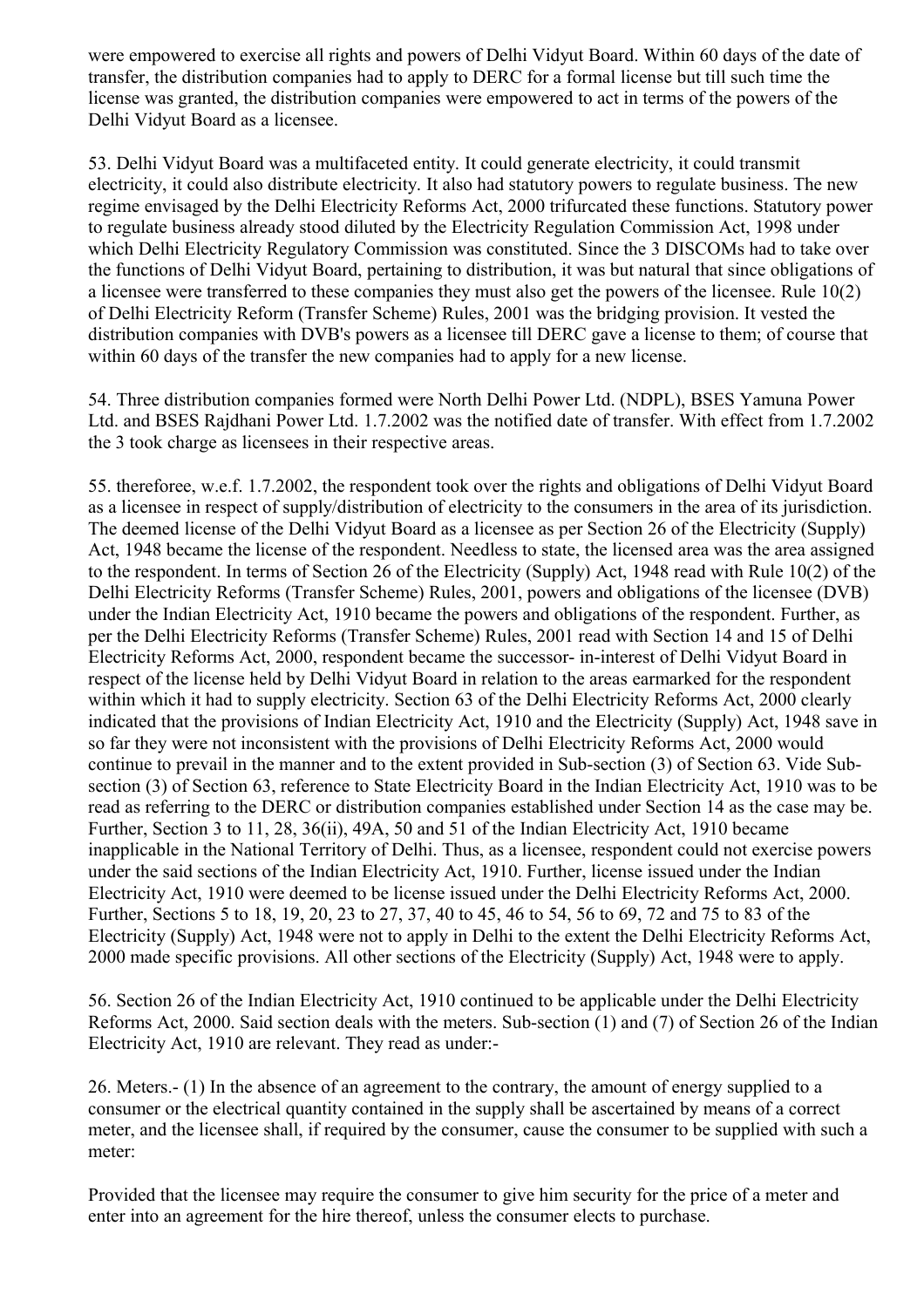2. . . . . . . 3. . . . . . . 4. . . . . . . 5. . . . . . . 6. . . . . . .

(7) In addition to any meter which may be placed upon the premises of a consumer in pursuance of the provisions of Sub-section (1), the licensee may place upon such premises such meter, maximum demand indicator or other apparatus as he may think fit for the purpose of ascertaining or regulating either the amount of energy supplied to the consumer, or the number of hours during which the supply is given, or the rate per unit of time at which energy is supplied to the consumer, or any other quantity or time connected with the supply:

Provided that the meter, indicator or apparatus shall not, in the absence of an agreement to the contrary be placed otherwise than between the distributing mains of the licensee and any meter referred to in Subsection  $(1)$ :

Provided also that, where the charges for the supply of energy depend wholly or partly upon the reading or indication of any such meter, indicator or apparatus as aforesaid, the licensee shall, in the absence of an agreement to the contrary, keep the meter, indicator or apparatus correct; and the provisions of Subsections (4), (5) and (6) shall in that case apply as though the meter, indicator or apparatus were a meter referred to in Sub-section (1).

57. Section 26 of the Indian Electricity Act, 1910 and Section 49 of the Electricity (Supply) Act, 1948 continue to remain in force notwithstanding the promulgation of the Delhi Electricity Reforms Act, 2000. Under Section 49 of the Electricity (Suply) Act, 1948, State Electricity Boards were empowered to frame tariff and terms and conditions for the supply of electricity. Conditions of Supply were framed in Delhi when the supply of electricity was with the Delhi Electricity Supply Undertaking (DESU), a wing of Municipal Corporation of Delhi. These Conditions of supply were adopted by Delhi Vidyut Board. The Conditions of Supply were in force when the transfer scheme came into operation on 1.7.2002. Condition 22 of the Conditions of Service reads as under:

22. Meters and Meter Reading:

(a) All meters indicators and special apparatus required for metering the supply shall be installed, sealed and maintained by the Undertaking on the premises of the consumer and rent shall be charged in accordance with the scale of charges attached hereto (Annexure 'G').

(b) The consumer may provide such metering equipment instead of renting the same provided the same has been approved by the Engineer of the Undertaking and is strictly in accordance with his specification. Supply will not be commenced until the Undertaking's Engineer is satisfied regarding the accuracy and specification of the metering equipment. Before the consumer's meter can be approved it will be necessary to test it in the meter testing laboratory maintained by the Undertaking for the purpose for which the consumer shall pay the prescribed testing fee.

58. Hon'ble Supreme Court, in the decision reported as 1994 Suppl. (2) SCC 125, PSEB v. Bassi Cold Storage Kharar held that Conditions of Supply are akin to subordinate legislation. In the decision reported in MANU/SC/0561/1996 : AIR1996SC2214 , Bihar State Electricity Board v. Parmeshwar Kumar Agarwala, in para 16, it was held:-

Before we advert to the effect produced by a combined reading of the four clauses, it deserves to be pointed out that the terms and conditions have sacrosanctity, in that, Rule 27 of the Indian Electricity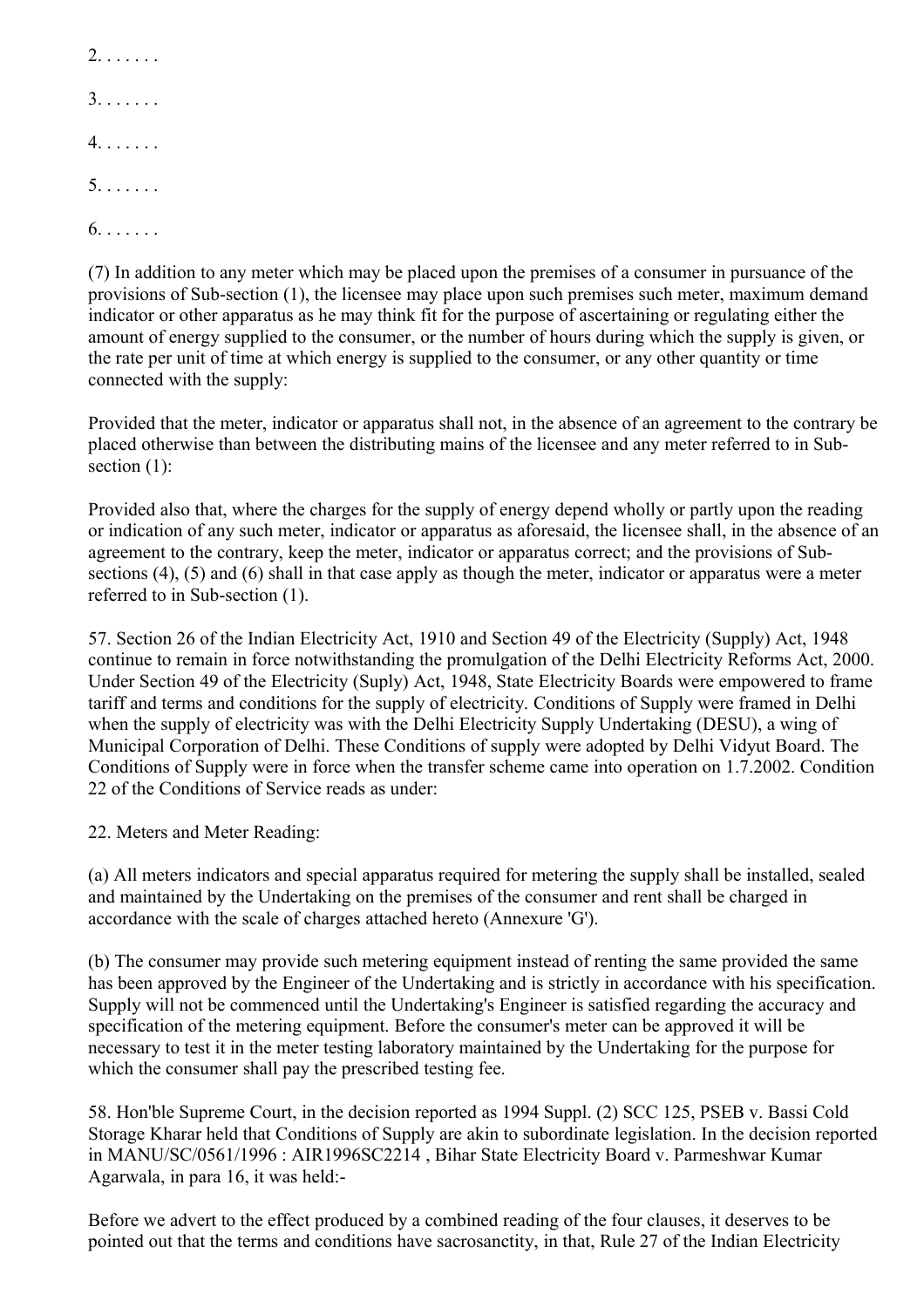Rules, 1956, framed by the Central Electricity Board in exercise of power under Section 37 of 1910 Act has, read with Annexure VI thereof, provided the model conditions of supply which are required to be adopted by the State Boards. It is on the basis of this statutorily prescribed model, with suitable variations, that energy had been supplied by the Board to the consumers. The modal conditions can be said to be akin to the model Standing Orders prescribed by Industrial Employment (Standing Orders) Act, 1947, which, when certified, become part of the statutory terms and conditions of service between the employer and employee and they govern the relationship between the parties, as held in, Workmen v. Firestone Tyre and Rubber Co. of India (P) Ltd., MANU/SC/0305/1973 : (1973)ILLJ278SC . We are inclined to think that similar is the effect of terms and conditions, on which a State Board supplies energy to the consumers.

59. In the decision reported as MANU/SC/0260/1998 : [1998]2SCR620 , Hyderabad Vanaspati Ltd. v. A.P. State Electricity Board their Lordships of the Supreme Court held that Section 49 of the Electricity (Supply) Act, 1948 empowered the State Electricity Boards to prescribe such terms and conditions as it thinks fit for supply to any person other than a licensee. In para 22, their Lordships held that in performing its statutory duty of supplying energy, the Board exercises statutory powers while fixing terms and conditions under which it would supply electricity. Conditions of supply were held to be statutory in character.

60. Section 60 of the Indian Electricity Act, 1910 obliges the licensee to ascertain electrical energy supply to a consumer by means of a correct meter. Under Sub-section (7) of Section 26, the licensee is empowered to place upon the premises of the consumer, maximum demand indicator or other apparatus as the licensee may think fit for the purposes of ascertaining or regulating either the amount of energy supplied or the number of hours during which the supply is given or any other quantity or time connected with the supply. Condition 22 of the Conditions of Supply adopted by Delhi Vidyut Board empowered the licensee to require a consumer to have metering equipment strictly in accordance with its specifications. Rule 57 of the Indian Electricity Act, 1956 determines the standards of a correct meter.

61. On the issue of power of the licensee to replace meters, considering the scope of Section 26 of the Indian Electricity Act, 1910, their Lordships of the Supreme Court in the decision reported as MANU/SC/0750/1997 : AIR1997SC2793 , Belwal Spinning Mills Ltd. v. UP State Electricity Board, in para 37, held as under:-

37. After giving our careful consideration to the facts and circumstances of the cases in these appeals and the submissions made by Mr. Gupta, Mr. Sen and Mr. Andhyarujina, the learned Solicitor General, it appears to us that Section 20 of the Electricity Act authorises the licensee to enter the premises of the consumer to remove fittings and other apparatus installed by the licensee.

Clause (a) of Sub-section (1) of Section 20 authorises the licensee to enter the premises of the consumer for inspecting, testing, repairing or altering the electric supply lines, meters, fittings, works and apparatus for the supply of energy belonging to the licensee. The licensee, thereforee, cannot only enter the premises of the consumer for inspecting, testing etc. but the licensee can also alter the meter whenever such alteration is needed. Such power under Section 20 does not depend on the adjudication of correctness of the meter and other apparatus by the Electrical Inspector on a reference under Section 26(6) of the Electricity Act. But such power flows from the statutory duties and functions of the licensee to maintain the correct meter for recording the quantum of electricity supplied to the consumer. Such duty to ensure maintenance of correct meter in the premise of the consumer, has been indicated in Sub-section (4) of Section 26 only when the dispute as to the functioning of the meter has been referred to the Electrical Inspector under Sub-section (6) of Section 26. A licensee is authorised under Sub-section (7) of Section 26 to place, in addition to the meter installed in the premises of the consumer as referred to in Sub-section (1) of Section 26, other meter or apparatus as the licensee deems fit for the purpose of recording or regulating the amount of energy supplied to the consumer. Such power also does not depend on the existence of any dispute as to the correctness of the meter installed.

62. Legislative provisions have to be considered and interpreted with the march of time to keep pace with time. The new regime for distribution of electricity required comprehensive consumer data and system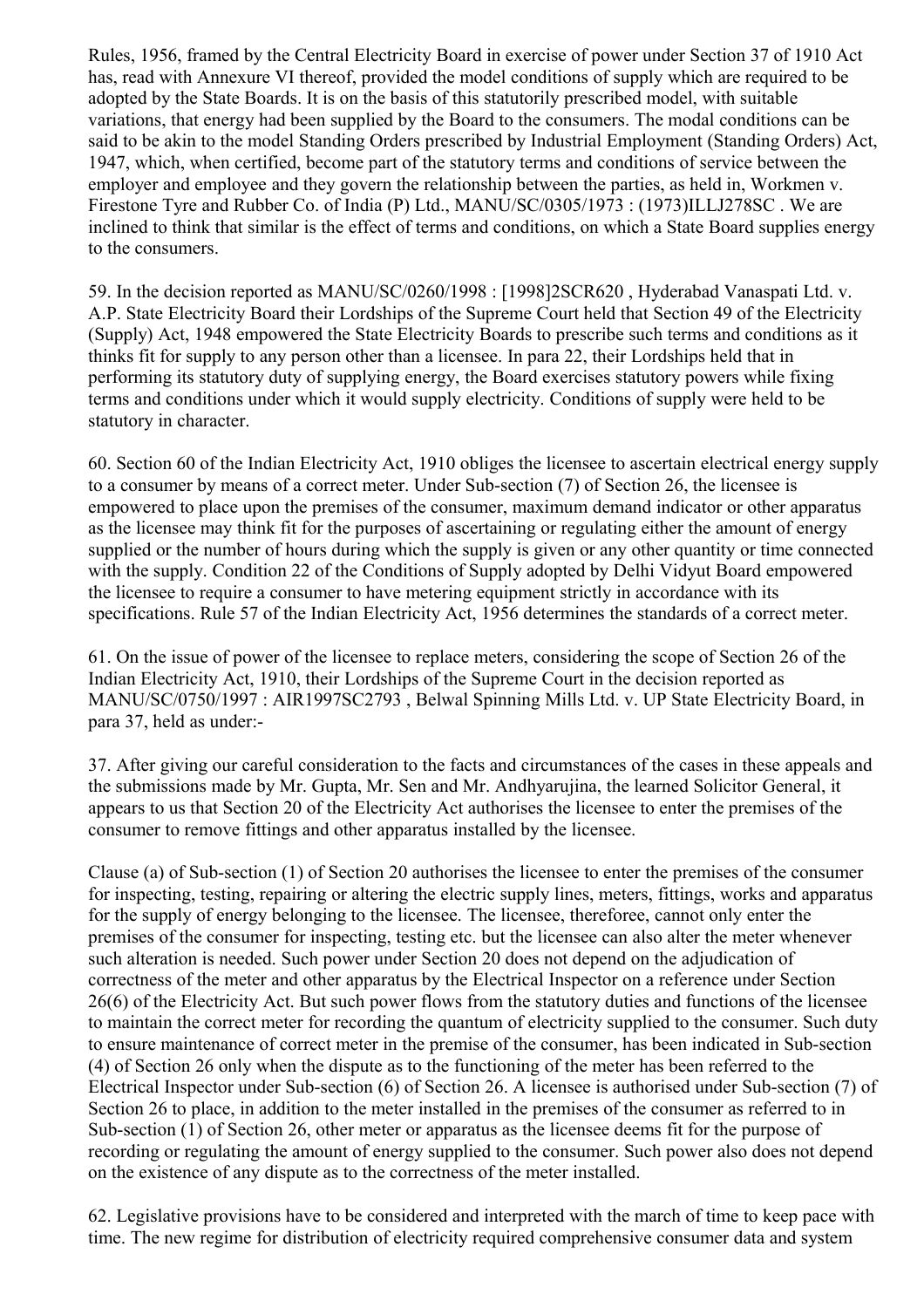data pace. This was to be on computerized platforms. As noted in para 10 above, APDRP required information technology and computed audited bills for revenue increase, monitoring, distribution and management of electricity. Para 13 of APDRP specifically noted that commercial loss have to be controlled especially for metering, meter reading, billing and collection etc. Electronic meters had entered the territories of India in the year 1992. Para 9 of APDRP required switching over to electronic meters. As noted in para 12 above, first Indian standard of electronic meters was notified by Bureau of Indian Standards in the year 1993. Standards were revised in 1999, October,2003 and October,2004 Specifications of the electronic meters were already regulated by a Statute, namely, Bureau of Indian Standards Act, 1996. Pertaining to single phase static Watt-hours meters, standards were notified by Bureau of Indian Standards vide IS No. 13779, IEC-1036.

63. Advent of technology coupled with the policy decision taken by the Government as reflected in APDRP required shifting over to a computerized regime. Electronic meters had a memory system. They could be read directly through instruments, data down loaded and fed directly to a computer. This is consumer friendly as it rules out manual errors. DERC (Performance, Standards and Metering and Billing) Regulations, 2002 were notified soon after the the transfer scheme came into effect. These regulations were notified on 19.8.2002. Regulation 17(i) and (ii) specified as under:

17. General.-

(i) No installation, other than those, which are specifically exempted, shall be serviced without a meter and all the requirements as laid down in Section 26 of the Electricity Act shall be complied with.

(ii) In case of new connection/ replacement of meter, the consumer, in accordance with Section 26 of the Electricity Act, may himself procure the meter either from the vendors certified by the licensee, or conforming to licensee's technical specifications. The licensee shall calibrate such meter at consumer's cost and seal the meter. Alternatively, consumer may choose to pay the full cost of the meter provided by the licensee. No meter rent shall be chargeable in such cases.

64. A learned Single Judge of Karnataka High Court in the decision reported as AIR 1988 Karnataka 369, Peenya Industries Association v. Karnataka State Electricity Board while dealing with Section 26 of the Indian Electricity Act, 1910 and Regulation 31.04 of Karnataka State Electricity Board (Supply) Regulations held:-

4. . . . . . . .I have no difficulty in rejecting the contention urged on behalf of the petitioner that the Board does not have the power to replace the meter once provided to the consumer by and more sophisticated equipment which in the opinion of the Board is better than what was installed earlier. Obligation to provide and maintain a correct meter, in my opinion, carry with it. Right to change the metering equipment also, not only in situation where the earlier installed meter is found to be working unsatisfactorily but also where the Board considers it necessary to so do with a view to improving the quality of equipment and making the same more dependable and tampered proof.

65. It would not be out of place to record over here an additional fact. In June, 2003 Delhi Electricity Regulatory Commission issued an order named Order of Annual Revenue Requirement for July 2002 to March,2003 and financial year 2003-04 and determination of retail supply tariff for BSES Rajdhani Power Limited. As stated at the Bar, similar orders were issued for the other two distribution companies in the National Capital Territory of Delhi. Vide para 7.2.5 of the said order, dealing with metering it was noted by the Commission that metering is another area of concern. In view of high level of AT and C losses in the DISCOMs areas. The order noted that 3 phase LT meters were proposed to be replaced by electronic meters by December, 2003. Vide para 7.2.6 dealing with billing, the Commission directed as under:-

# 7.2.6 Billing

On the same lines as metering, the Commission opines that billing efficiently is also very crucial to reduce the D and B loss in the system. It is essential to have a computerized billing system to tract the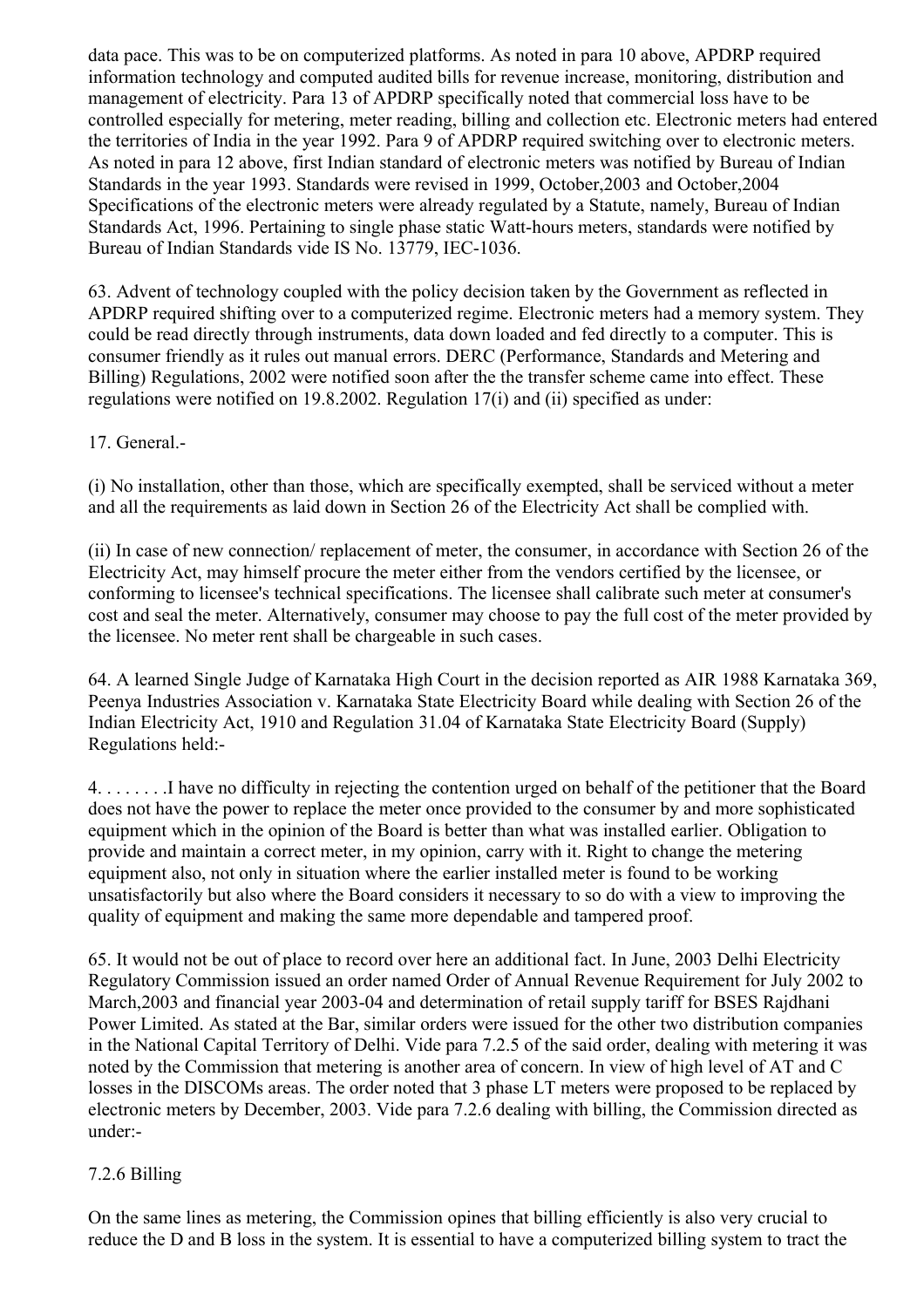consumption pattern, which will throw up cases where the billing pattern has not been followed.

66. Vide para 4.9.2.14 of the order, the Commission directed as under:- The Commission, hereby, directs the petitioner to complete installation of electronic meters for all the consumers, except those up to 10 KW being supplied on single phase, of SIP/NDLT categories by 31st March, 2004 so that kwh (or kWh and kVARh) system of billing energy could be appropriately considered for introduction next year. However, petitioner shall not replace the electronic meters provided by erstwhile DVB unless there are compelling reasons to do so.

67. The respondent thereforee, was under an additional directive of Delhi Electricity Regulatory Commission to change over to electronic meters where supply was above 10KW.

68. On 17.3.2003, in exercise of powers conferred under Section 14 of the Bureau of Indian Standards Act, 1986, in consultation with the Bureau of Indian Standards, Central Government notified The Electronic Wires, Cables, Appliances And Protection Devices And Accessories (Quality Control) Order 2003. The said order vide Clause 3, specified as under:-

3. Prohibition regarding manufacture, storage, sale and distribution etc.-(1) No person shall by himself or through any person on his behalf manufacture or store for sale, sell or distribute any electrical wires, cables, appliances, protection devices and accessories which do not conform to the Specified Standards and do not bear Standard Mark of the Bureau on obtaining certification marks license:

Provided that nothing in this Order shall apply in relation to export of electrical wires, cables, appliances, protection devices and accessories required for export, which conform to any specification required by the foreign buyer and such specification shall not in any case be less than the Specified Standard.

(2) The Sub-standard or defective electrical wires, cables, appliances, protection devices and accessories or raw material or components, which do not conform to the Specified Standard shall be deformed by the manufacturer beyond use and disposed of as scrap within three months.

69. Entries at Seriall No. 22-24 of the schedule to the order read as under:-

22. AC Watt-hour meters, class 0.5, 1 and 2 (KWH) -IS:13010

23. AC static watt-hour meters, class 1 and 2 (KWH) -IS:13779

24. AC static transformer operated watt-hour and VAR-hour meters, class 0.2 S and 0.5 S -IS:14697

70. The requirement to shift over to electronic meters under the new regime coupled with the power of the licensee to opt for an electronic meter is obviously not unregulated by law. bids Standards which are statutorily notified under the bids Act, 1986 circumscribe the power of the licensee to opt for a particular electronic meter. It is the case of the respondent that the meters procured by it through vendors conform to ISI specifications. Material has been filed by the respondent which shows that the vendors from whom it is procuring electronic meters have ISI certification. Learned counsel for the petitioner could not point out any material to the Court to show that the electronic meters being installed by the respondent do not conform to ISI specifications.

71. Grievance of learned Counsel for the petitioner was in respect of additional features in the meters, which additional features were at the asking of the respondent and other licensees. The submission is neither here nor there for the reason, while notifying the first revision to the bids standards notified in the year 1999, in the foreword, bids has recorded as under:-

# FOREWORD

This Indian Standard (First Revision) was adopted by the Bureau of Indian Standards, after the draft finalized by the Equipment for Electrical Measurement and Load Control Sectional Committee had been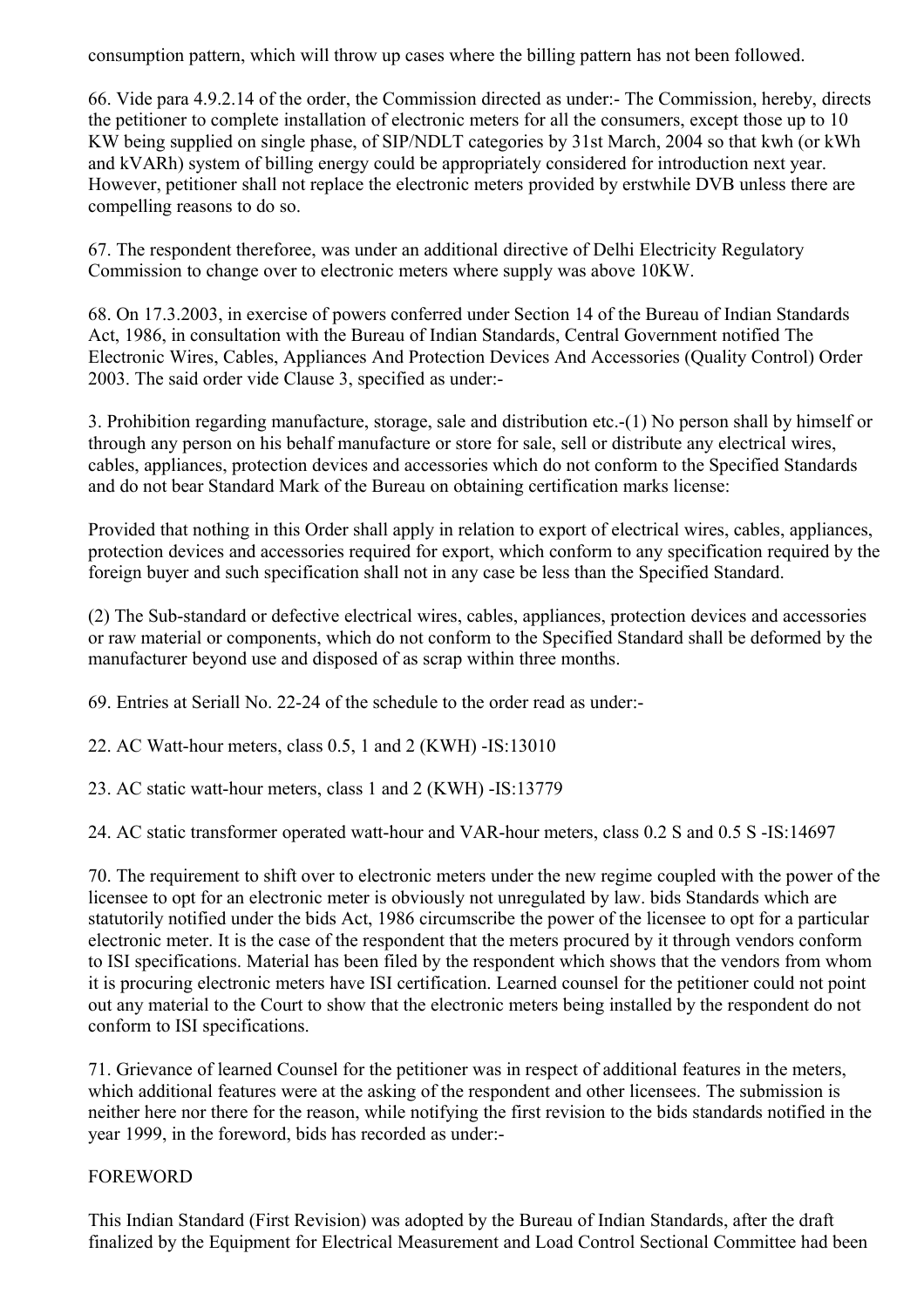approved by the Electro-technical Division Council.

This Indian Standard covers the general requirements and tests for various types of ac static Watt-hour meters of class 1 and 2 generally in line with the requirements for induction meters. However, the general requirements and tests applicable to transformer operated static Watt-hour meters of class 0.2S and 0.5S with performance levels attainable in such meters have been covered in a separate Indian Standard.

This standard was first published in 1993. This revision has been brought out to update some requirements and to have parity between two standards.

The test levels as specified in this standard are regarded as minimum values to guarantee the proper function of the meter under normal working conditions. For special application other test levels might be necessary and have to be fixed between the user and the manufacturer.

72. It is apparent that the levels specified in bids Standards have to be regarded as minimum values to guarantee the proper functioning of the meter under normal working conditions and for special applications other tests might be necessary which have to be fixed between the user and the manufacturer. Thus, bids standards have to be treated as the minimum essential.

73. It would not be out of place to list out the advantages of electronic meters in comparison with electro mechanical meters. The chart as noted under, formulated by APDRP Committee of Ministry of Power, brings out the superiority of electronic meters:-

table 1

74. As stated at the Bar, the formal license which was applied by the respondent was granted by Delhi Electricity Regulatory Commission on 11.3.2004 However, it may be noted that the respondent applied for the requisite license under Rule 10(2) of the Delhi Electricity Reforms (Transfer Scheme) Rules, 2001 within 60 days of 1.7.2002, the notified date of transfer.

75. In light of the legal position above the answers to question a, b and c are as under:-

a. That the respondent has a power to replace an existing meter not determined as a faulty meter.

b. Subject to adhering to the bids specifications and the specifications notified under Electrical Wires, Cables, Appliances And Protective Devices And Accessories (Quality Control) Order, 2003, the respondent can determine a particular type of meter to be installed for recording electricity supplied/consumed under a connection. (Note: On facts I may note that the electronic meters being installed by the respondent are manufactured by vendors who have ISI certification qua the meters supplied).

c. Notwithstanding that the formal license was issued to the respondent on 11.3.2004, the respondent was duly licensed to supply electricity in the area of its distribution and was vested with the powers of the licensee under the Indian Electricity Act, 1910, Electricity (Supply) Act, 1948 and the rules framed there under, subject to the curtailment of the said powers under Section 63 of the Delhi Electricity Reform Act, 2000. However, power under Section 26 of the Indian Electricity Act, 1910 and Section 49 of the Electricity (Supply) Act, 1948 was available with the respondent as also the power under the conditions of supply which were notified when Delhi Vidyut Board was in existence.

76. That leave only the 4th question to be answered. That takes me to another momentous event in the growth of electricity laws in Delhi.

77. Since the subject electricity is under the concurrent list, initial reforms in the regime of generation, supply and distribution of electrical energy envisaged every State to frame its own laws. Needless to state, as far as the National Capital Territory of Delhi was concerned, the Delhi Electricity Reforms Act, 2000 was promulgated. Salient features of the Act, as noted above, show that it was a complete code. The Act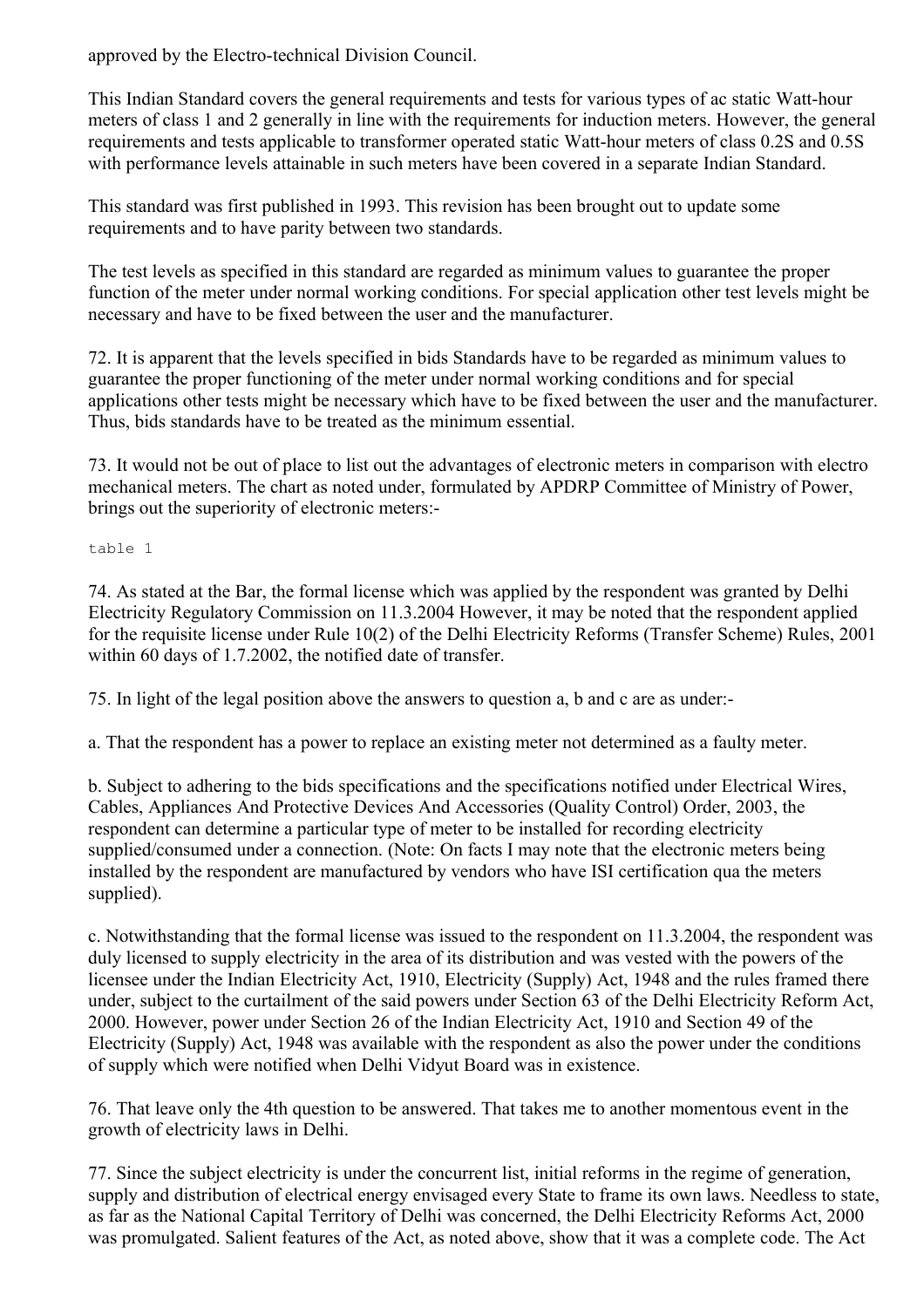retained the continued applicability of the Indian Electricity Act, 1910 and the Electricity (Supply) Act, 1948 in Delhi, subject to the specific exclusion of certain provisions as being not applicable to the licensees. Needless to state, the Electricity Regulations Commission Act, 1998 had already been promulgated by the Union Government with the principal object of establishing State and Central Regulatory Commissions. Delhi Electricity Regulatory Commission (DERC) was constituted under the Electricity Regulatory Commission Act, 1998. Many powers of the Board were vested in the said independent Commission. The Commission was to act as a watchdog and as a supervisory authority over the licensees. Power to frame tariff was withdrawn from the licensees and was vested in the Commission. The Commission was required to carry out an audit of the work and the performance of the licensees and in the context of the existing distribution system inherited by them, in a phased manner, the Commission was to ensure that the licensees upgraded the distribution system and additionally took measures to prevent distribution losses, whether by way of theft, under-billing or faulty equipment. Taking into account the money which had to be pumped into the system by the licensees, reasonable time had to be given to the licensees to improve the system and considering all the parameters aforesaid, tariff structure was to be notified by the Commission.

78. As noted above, APDRP required electronic meters to be installed in the Sub-stations from where electricity was supplied by the transmission companies to the distribution companies. From the transformers installed by the distribution companies from where electricity was distributed to the consumers, at the distribution point itself electronic meters had to be installed. APDRP has an inherent feature of energy audit. This audit would be meaningful only where each and every consumer has an electronic meter installed. Once this is achieved, energy audit would be a simple process. Thefts by consumers can easily be detected in light of the reading of the electronic meter at the sub- station vis-a-vis the sum total of the reading recorded by the electronic meters installed at the premises of every consumer. Theft prone areas could be determined. I am given to understand that in certain areas of Delhi extent of theft of electricity was having alarming proportions of up to 30 to 35%. It would not be out of context for me to note, as the roaster of electricity has been assigned to me, that numerous cases have been brought to my notice by the DISCOMs where, while conducting checks at the premises of consumers even under police protection, the enforcement team had to retreat due to lawlessness created by the residents of certain localities where ultimately huge theft of electricity were determined. In some cases direct theft of electricity were detected, after bye-passing the meter, and connected loads up to 250 KWs were found. Needless to state, once the regime of electronic meters is fully in place it would ultimately help the case of the honest consumer.

79. The State Governments and the Central Government had a re-look at the process of reforms initiated in the year 1999. It was felt advisable to have a uniform national policy on the subject of electricity. The Electricity Act, 2003 was enacted. It came into force on 10.6.2003. The Central Regulatory Commission was constituted under Section 76 of Electricity Act 2003. The functions of the said Commission were specified in Section 79. The said Commission, as would be evident from Section 79, was mainly concerned with the tariff payable to the generating companies and to regulate inter State transmission of electricity. Another authority, called the Central Electricity Authority was constituted under Section 70 of the Electricity Act 2003. The said Authority was empowered to perform the functions and duties as may be prescribed or directed by the Central Government on the issues set out in Clauses (a) to (o) of Section 73. Inter alia, the said Authority constituted under Section 73 was empowered, if directed by the Central Government, to specify the conditions for installation of meters for transmission and supply of electricity. Section 55 of the Electricity Act, 2003 reads as under:-

55. Use, etc., of meters.-(1) No licensee shall supply electricity, after the expiry of two years from the appointed date, except through installation of a correct meter in accordance with the regulations to be made in this behalf by the Authority:

Provided that the licensee may require the consumer to give him security for the price of two years and enter into an agreement for the hire thereof, unless the consumer elects to purchase a meter.

Provided further that the State Commission may, by notification, extend the said period of two years for a class or classes of persons or for such area as may be specified in that notification.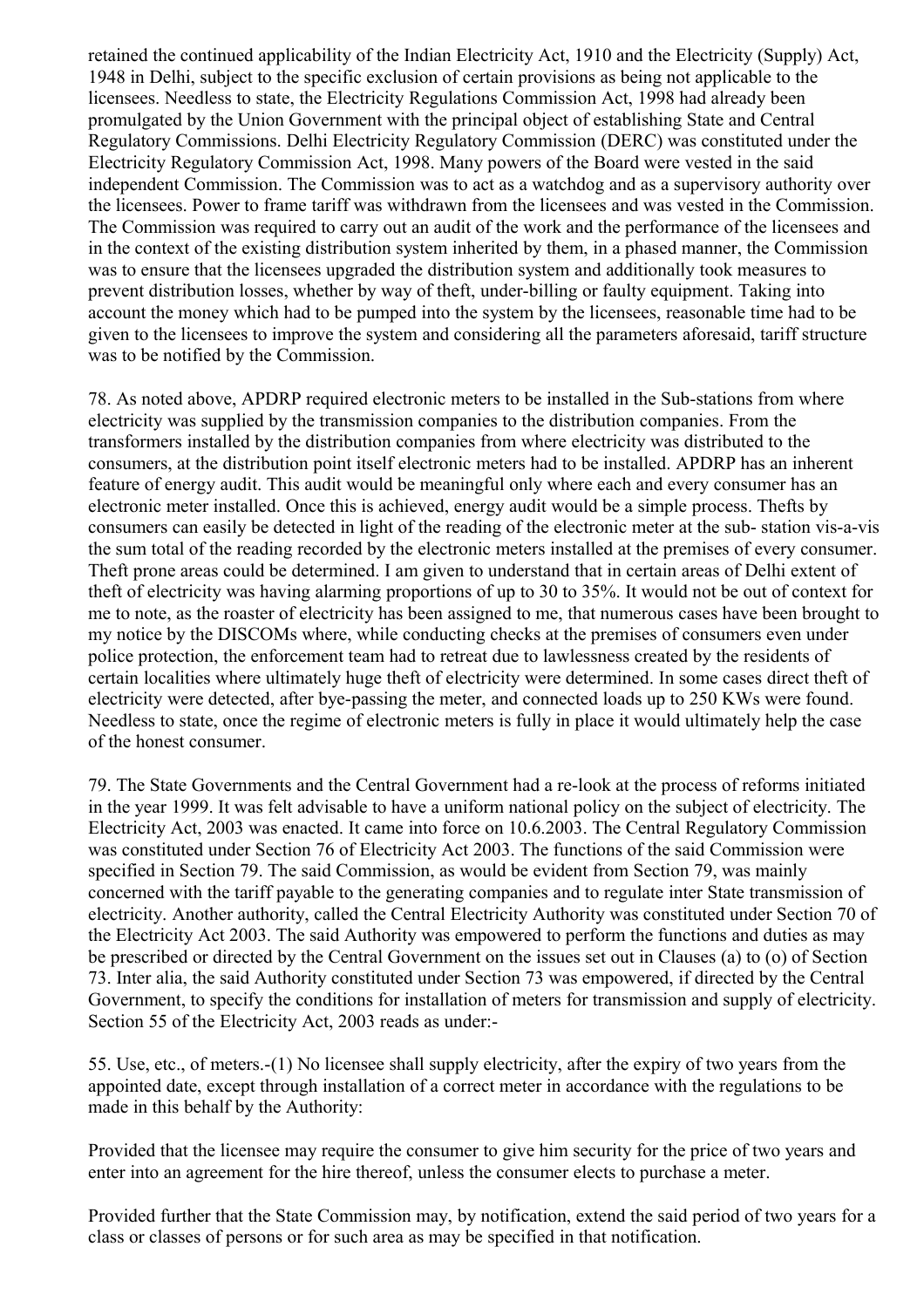(2) For proper accounting and audit in the generation, transmission and distribution or trading of electricity, the Authority may direct the installation of meters by a generating company or licensee at such stages of generation, transmission or distribution or trading of electricity and at such locations of generation, transmission or distribution or trading, as it may deem necessary.

(3) If a person makes default in complying with the provisions contained in this section or the regulations made under Sub-section (1), the Appropriate Commission may make such order as it thinks fit for requiring the default to be made good by the generating company or licensee or by any officers of a company or other association or any other person who is responsible for its default.

80. Authority referred to in Section 55 is the Central Electricity Authority.

81. A perusal of Section 55 of the Electricity Act, 2003 shows that on the expiry of two years from the appointed date, no licensee could supply electricity except through installation of a correct meter in accordance with the regulations to be made in this behalf by the Authority.

82. Learned Counsel for the parties informed me at the Bar that the appointed date under the Electricity Act, 2003 is 10.6.2003.

83. Since Section 55 of the Electricity Act, 2003 envisaged the determination of correct meters in the context of regulations to be made by the Authority and put a prohibition that after two years from the expiry of the appointed date no licensee could supply electricity except through installation of a correct meter in accordance with the regulations, it was expected from the Government to have constituted the Central Electricity Authority without delay and it was expected that the Central Electricity Authority would have notified the regulations.

84. It is unfortunate that till date the Central Electricity Authority has not notified any regulations under Section 55.

85. Every change creates uncertainties and there are bound to be apprehensions whenever a new system is adopted. The issue of electricity is a sensitive issue because virtually everybody in the city of Delhi, except the pavement dweller, is a consumer of electricity. The new electronic meter was not to the liking of many consumers as they felt that it was recording excessive consumption. This hue and cry can be heard in different parts of Delhi for the last 2 years. I simply fail to understand as to why the Government did not take expeditious steps to constitute the Authority and call upon the Authority to specify the regulations contemplated by Section 55 of the Electricity Act, 2003.

86. Needless to state, after the enforcement of the Electricity Act, 2003, power to determine the specifications of a correct meter was vested in the Authority and the Authority was obliged to specify the regulations determining the specifications of the correct meter. Much public discontent could have been avoided if the Government had acted promptly, and on its constitution, had the Authority formulated the regulations.

87. The cry that there is too much judicial interference in the executive field is often heard. This is an unfortunate impression generated as a result of media reports. The Courts have always recognised the limits within which it is practicable to deal with policy issues. The domain of the executive in framing and implementing policies, subject to the well recognised rules of judicial interference have been consistently recognised and followed by the Courts. But where a law is enacted and pursuant to the law the executive does not discharge its functions and a citizen approaches the Court alleging violation of his rights, what else can the Court do, if it is found that the executive is not discharging its functions, but to call upon the executive to wake up. The wake-up call is not an intrusion into the executive field. Disturbing ones sleep with a wake up call when the sun has arisen and time has come to break the snooze cannot be labeled as an intrusion on one's privacy. He who has to carry out public functions does not have an unlimited right to sleep. Those who are charged with public duties have to sleep and awake as regulated by law.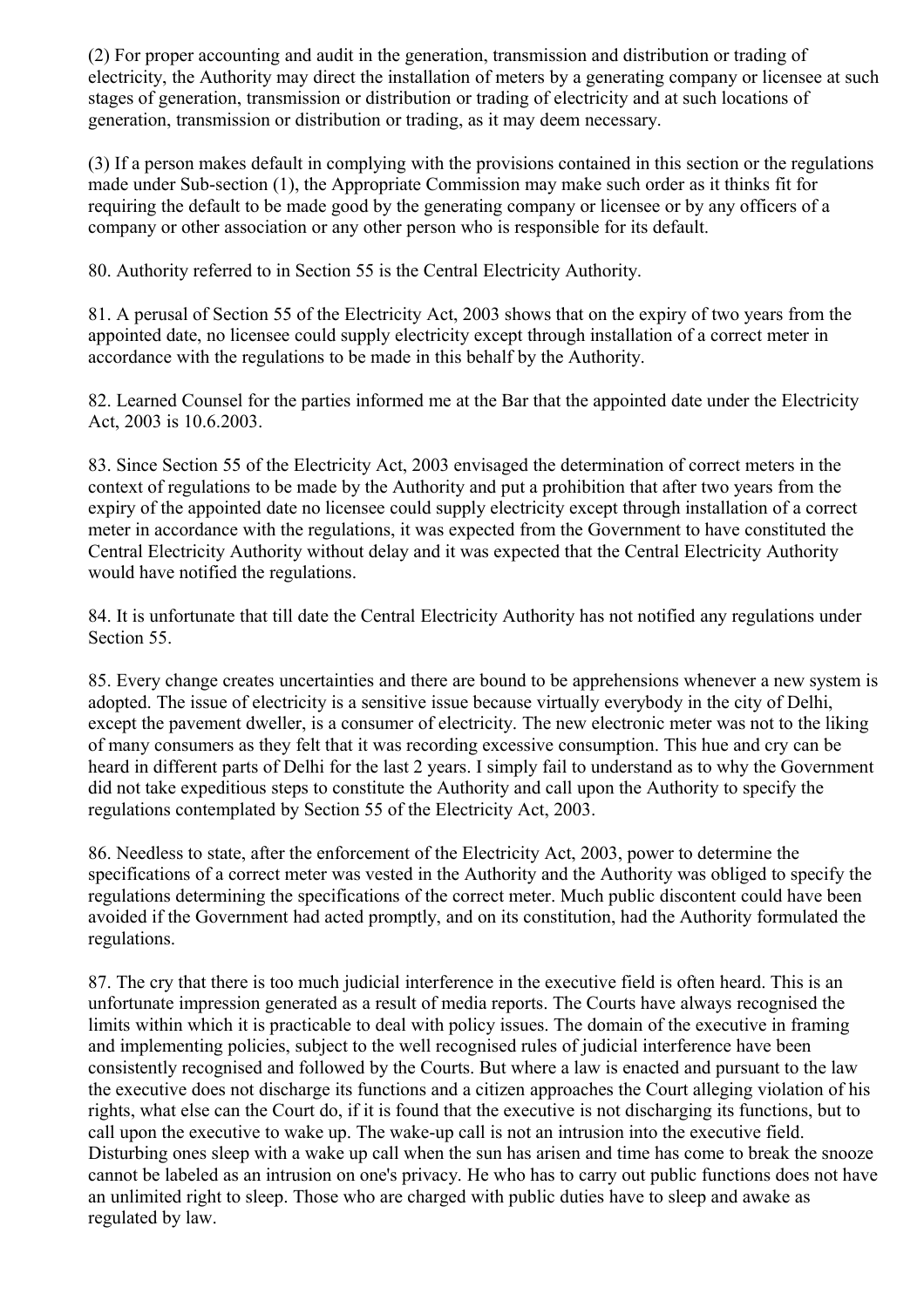88. Section 55 of the Electricity Act, 2003 though couched in a negative mandate, but gives sufficient clue as to what was to happen in the transitional phase.

89. A bare perusal of Section 55 shows that the restriction on the power of the licensee to be bound by a specified meter while supplying electricity is circumscribed only when regulations are framed by the Authority.

90. Much was made out by learned counsel for the petitioner by placing reliance upon Section 185 of the Electricity Act, 2003. The Section reads as under:-

185. Repeal and saving. -(1) Save as otherwise provided in this Act, the Indian Electricity Act, 1910 (9 of 1910), the Electricity (Supply) Act, 1948 (54 of 1948) and the Electricity Regulatory Commissions Act, 1998 (14 of 1998) are hereby repealed.

(2) Notwithstanding such repeal,-

(a) anything done or any action taken or purported to have been done or taken including any rule, notification, inspection, order or notice made or issued or any appointment, confirmation or declaration made or any license, permission, authorisation or exemption granted or any document or instrument executed or any direction given under the repealed laws shall, in so far as it is not inconsistent with the provisions of this Act, be deemed to have been done or taken under the corresponding provisions of this Act;

(b) the provisions contained in Sections 12 to 18 of the Indian Electricity Act, 1910 (9 of 1910) and rules made there under shall have effected until the rules under sections 67 to 69 of this Act are made;

(c) the Indian Electricity Rules, 1956 made under section 37 of the Indian Electricity Act, 1910 (9 of 1910) as it stood before such repeal shall continue to be in force till the regulations under section 53 of this Act are made.

(d) all rules made under Sub-section (1) of Section 69 of the Electricity (Supply) Act, 1948 (54 of 1948) shall continue to have effect until such rules are rescinded or modified, as the case may be;

(e) all directives issued, before the commencement of this Act, by a State Government under the enactments specified in the Schedule shall continue to apply for the period for which such directions were issued by the State Government.

(3) The provisions of the enactments specified in the Schedule, not inconsistent with the provisions of this Act, shall apply to the States in which such enactments are applicable.

(4) The Central Government may, as and when considered necessary, by notification, amend the Schedule.

(5) Save as otherwise provided in Sub-section (2), the mention of particular matters in that section, shall not be held to prejudice or affect the general applicability of section 6 of the General Clauses Act, 1897 (10 of 1897), with regard to the effect of repeals.

91. A bare perusal of Sub-section (1) shows that it is subject to the savings as provided in the Act. Subsection (2) shows that notwithstanding the repeal of the Indian Electricity Act 1910, the Electricity (Supply) Act 1948 and the Electricity Regulatory Commission Act 1998, anything done or action taken including any rule or notification made under the repealed laws shall be deemed to have been done or taken under the corresponding provisions of the Electricity Act, 2003. Further, under Sub-section (3) of Section 185, the provisions of the enactments specified in the Schedule, not inconsistent with the provisions of the Act, shall apply to the States in which such enactments are applicable. Further, Indian Electricity Rules, 1996 and the Rules framed under the Electricity (Supply) Act, 1948 were saved and were made applicable till Rules or Regulations were framed under Section 53 of the Electricity Act, 2003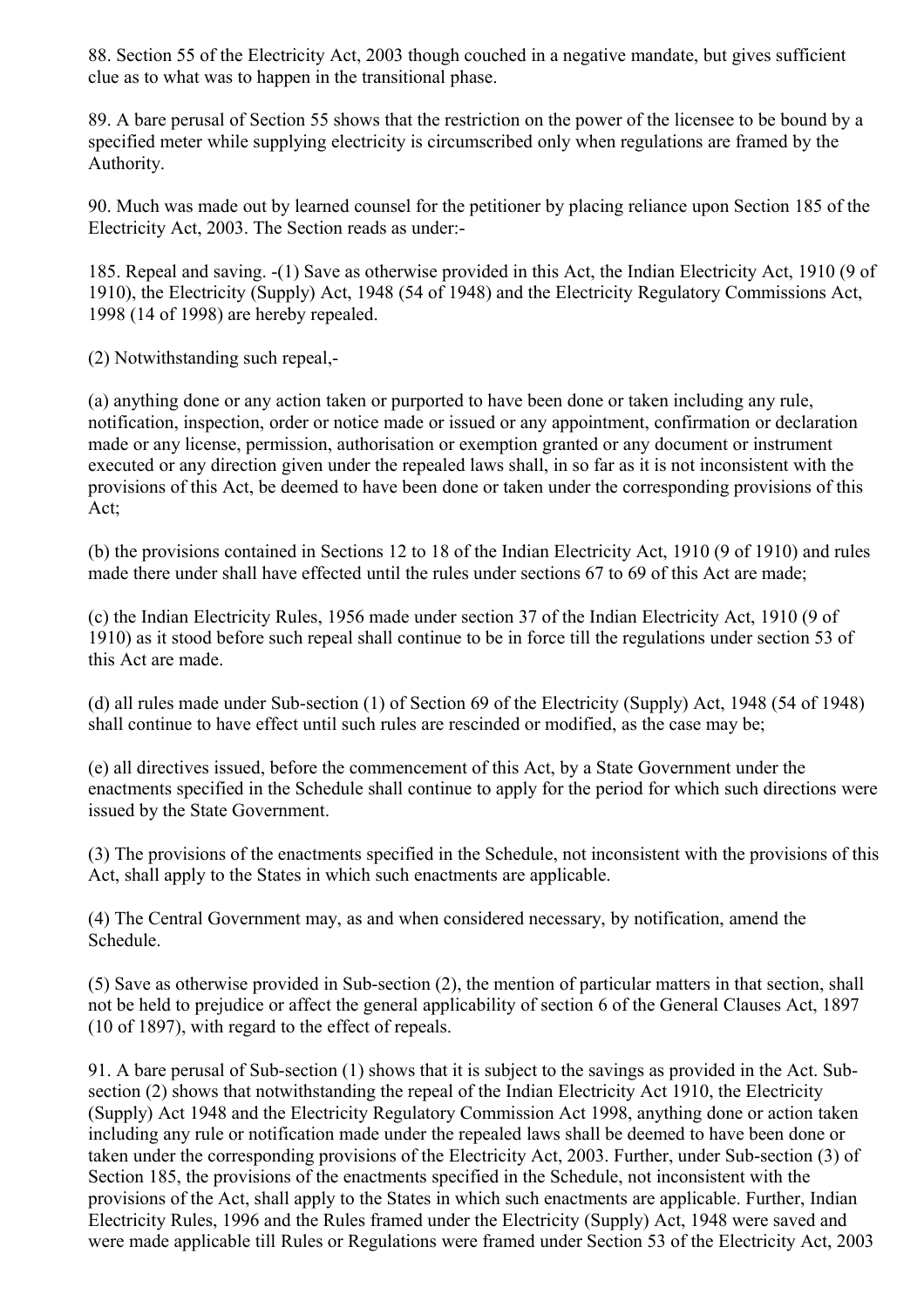or were specifically rescinded.

92. The Schedule to Sub-section (3) of Section 185 lists 9 enactments, the same are as under:-

1. The Orissa Electricity Reform Act, 1995 (Orissa Act No. 2 of 1996).

2. The Haryana Electricity Reform Act, 1997 (Haryana Act No. 10 of 1998).

3. The Andhra Pradesh Electricity Reform Act, 1998 (Andhra Pradesh Act No. 30 of 1998)

4. The Uttar Pradesh Electricity Reform Act, 1999 (Uttar Pradesh Act No. 24 of 1999).

5. The Karnataka Electricity Reform Act, 1999 (Karnataka Act No. 25 of 1999).

6. The Rajasthan Electricity Reform Act, 1999 (Rajasthan Act No. 23 of 1999).

7. The Delhi Electricity Reforms Act, 2000 (Delhi Act No. 2 of 2001).

8. The Madhya Pradesh Vidyut Sudhar Adhiniyam, 2000 (Madhya Pradesh Act No. 24 of 2001).

9. The Gujarat Electricity Industry (Reorganisation and Regulation) Act, 2003 (Gujarat Act No. 24 of 2003).

93. Needless to state, the Delhi Electricity Reforms Act, 2000 continues to apply in the National Capital Territory of Delhi, save and except its provisions are not inconsistent with the Electricity Act, 2003.

94. The legal position, thereforee, would be that by virtue of the Delhi Electricity Reforms Act, 2000 and the rules framed there under, powers of the licensee under the Indian Electricity Act, 1910 and the Electricity (Supply) Act, 1948 continue to ensure to the licensees in Delhi, save and except where the same are inconsistent with the provisions of Electricity Act, 2003. In the context of meters, the changed legal position would be the one contemplated by Section 55 of the Electricity Act, 2003. Meaning thereby that henceforth, powers to determine specifications of a correct meter stand vested in the Authority constituted under Section 70 of the Electricity Act, 2003. Power to be exercised by way of regulations framed. The language of Section 55 itself shows that till the regulations are framed the old regime continues.

95. The answer to the 4th question, thereforee, is that till regulations are framed under Section 55 of the Electricity Act, 2003, subject to adherence to the bids standards, distribution companies would have the authority to determine the specifications of a correct meter.

96. It would be unfair on my part to drop the curtains, having answered the 4 questions which were debated at the Bar. Why Counsel agreed that the real problem lies in the faulty wiring system in the buildings of the consumers. The problem is due to the reason that the new electronic meters have been designed in a manner that it can monitor both the phase and the neutral and calculate real average power based on larger of two currents in the current path through the energy meter. The electro mechanical meter was measuring the electricity only on the phase current. Due to said limitation of the electro mechanical meter, consumers could easily tamper with the neutral and thereby ensure that the meter does not correctly record the electricity consumed. Essentially, this new feature in the electronic meter is an anti-theft and anti-tampering feature. But the problem is that, under the old regime, where a building had more than one connection consumer was not ensuring that the two connections do not have a common neutral wire. Separate neutral wires for different connections require an extra length of cable to be utilised. Well, it made sense for a consumer to save some money on wire when a building was constructed, but this was prohibited even under the earlier regime, evidenced by Rule 59 of the Indian Electricity Rules, 1956. Sub-rule (1) of Rule 59 reads as under:-

59. Precautions against failure of supply: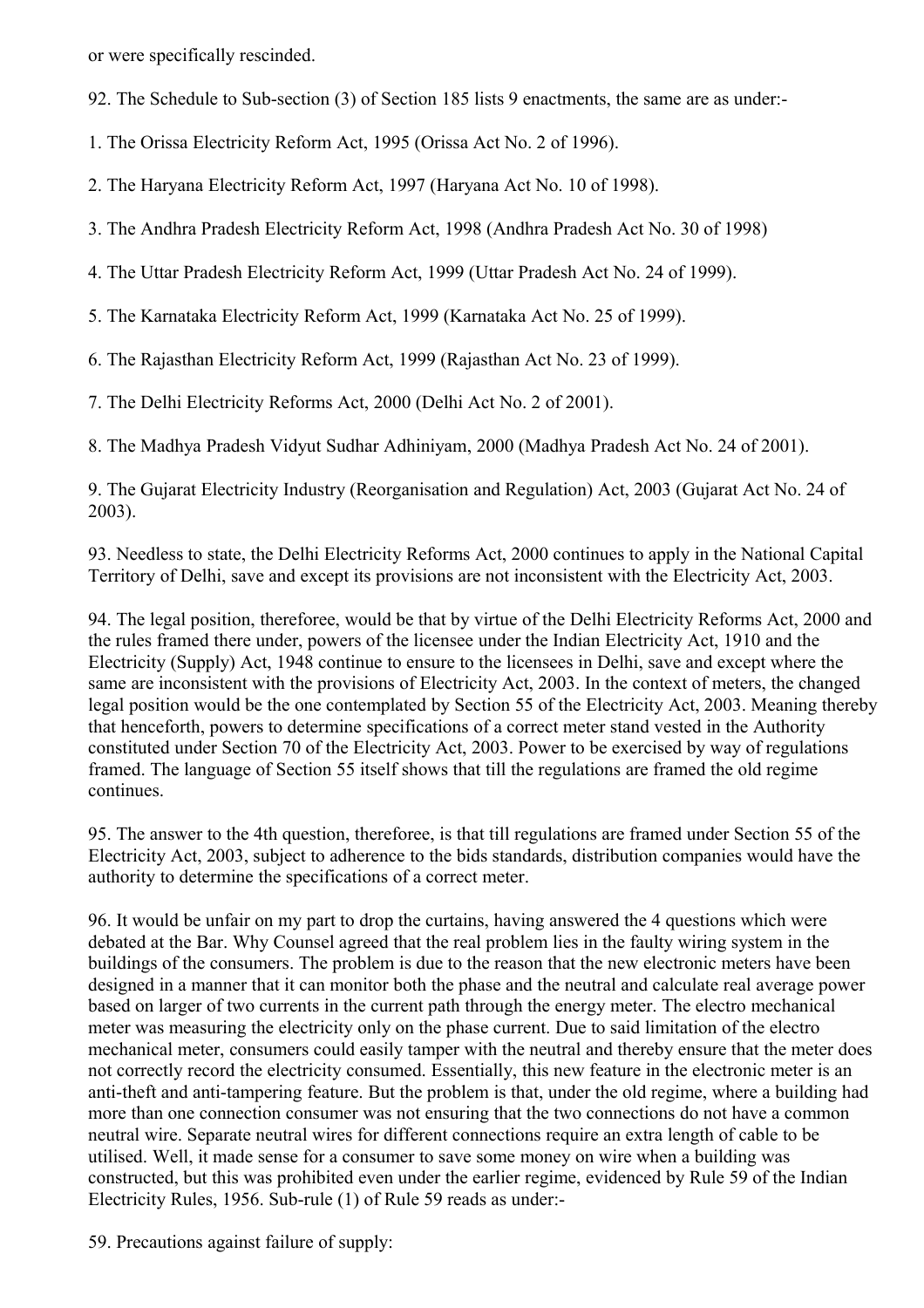Notice of failures:-

(1) The layout of the electric supply lines of the supplier for the supply of energy throughout his area of supply shall under normal working conditions be sectionalized and so arranged, and provided that cutouts or circuit breakers so located, as to restrict within reasonable limits the extent of the portion of the system affected by any failure of supply.

97. Further, Rule 31 required installation of a cut-out on consumer's premises for every service line other than an earthed or earthed neutral conductor. Further, where more than one consumer was supplied through a common service line, each consumer was to have an independent cutout at the point of junction to the common service. Rule 31 reads as under:-

31. Cut-out on consumer's premises.- (1)The supplier shall provide a suitable cut-out in each conductor of every service-line other than an earthed or earthed neutral conductor or the earthed external conductor of a concentric cable within a consumer's premises, in an accessible position. Such cut-out shall be contained within an adequately enclosed fireproof receptacle.

Where more than one consumer is supplied through a common service-line, each such consumer shall be provided with an independent cut-out at the point of junction to the common service.

(2) Every electric supply line other than the earth or earthed neutral conductor of any system or the earthed external conductor of a concentric cable shall be protected by a suitable cut-out by its owner.

98. As noted above in para 18, amendment 3 introduced to the bids standards in December 2004 added a para to existing clause 7.2, amending that when a number of consumers are connected to a single distribution mains for registering electricity supply to different consumer loads, separate service linesphase(s) and neutral shall be used for each meter. Inter-connecting phases or neutrals of such loads shall be avoided. Each independent metered consumer load was to be directly connected to distributing mains through its meter in specified phase sequence. Condition 13 of the Conditions of Supply notified by DVB also required adherence to the Indian Electricity Rules. It reads as under:-

13. Wiring on consumer's premises:

For the protection of consumers and the public generally it is necessary that the wiring on the consumer's premises should conform to the provisions of the Rules made under the Act and the Rules of the Fire Insurance Company in terms of which the building is insured and be carried out by a licensed electrical contractor.

As required by rule 45 of the Indian Electricity Rules, 1956 no electrical installation work (including additions; alternations, repairs and adjustments to existing installations), except such replacements of lamps, fans, fuses, switches, low voltage domestic appliances and fitting as in no way alter the capacity and the character of the installation shall be carried out upon the premises on behalf of any consumer or owner for the purpose of supply to such consumer or owner, except by an electrical contractor licensed by the Delhi Administration in this behalf and under the direct supervision of a person holding a certificate of competency issued or recognised by the Delhi Administration. Any person committing a breach of Rule 45 ibid shall render himself liable to punishment under rule 139 of the said rules. As required by Rule 45 of the Indian Electricity Rules, 1956, no electrical installation work (including additions; alternations, repairs and adjustments to existing installations), except replacements of lamps, fans, fuses, switches, low voltage domestic appliances and fitting which do not alter the capacity and the character of the installations could be carried out upon the premises on behalf of any consumer or owner for the purposes of supply.

99. Further, condition No. 17 of the Conditions of Supply required a consumer to send prior notice to the licensee before increasing the number or capacity of lamps, fans or motors etc. on his premises or whenever character of installations was changed after initial connection was taken. Condition 17 of the Conditions of Supply reads as under:-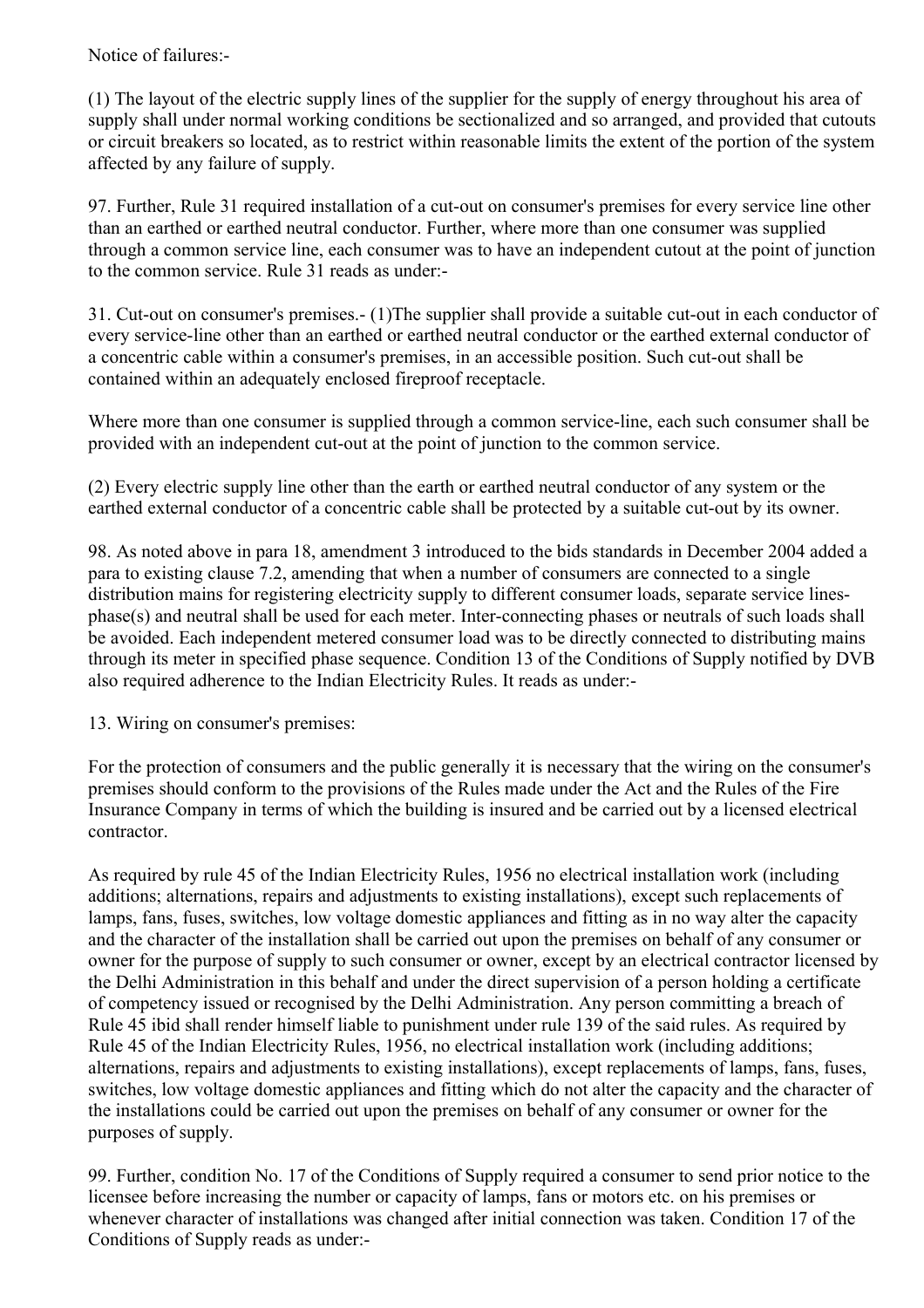### 17. Extensions and Alterations

Should a consumer at any time after the supply of energy has commenced, desire to increase the number or capacity of lamps or fans or motor etc., on his premises or in any way alter the position or character of his installation therein, notice thereof in writing must be sent to the Undertaking whose representative, will advice whether the alteration is sanctioned. The Undertaking's representative will then call and inspect the alterations and additions and if necessary change the meters and fuses and alter the service line after recovering the necessary charges, as laid down for such purposes. If the meter is the property of the consumer, the consumer shall change the meter if in the opinion of the Undertaking a larger or smaller meter is required.

Failure to observe the above procedure may derange the supply system and render the supply to the consumer liable to be summarily discontinued. During such time as alterations, additions or repairs are being executed, the supply to the circuit which is being altered, added to or repaired must be entirely disconnected and it shall remain disconnected until the alteration, additions, or repairs have been tested and passed by the Undertaking.

100. What has happened in Delhi is that the consumer was kept doped earlier on by Delhi Electric Supply Undertaking and thereafter by Delhi Vidyut Board. These two State controlled authorities had just not discharged their statutory duties to ensure that no consumer alters the circuit in his house after obtaining a connection. Large number of consumers, after obtaining connections, way back 30 to 40 years ago, as their family grew have made additions in their houses. Existing circuits have been extended. There has been an intermixing of circuits. Inverters and generators have also added to the problem. People have installed a single generator or a single inverter in their premises through which electricity is supplied, when there is a power failure, to the entire building. Where there are more than 2 connections in such building, because of the common generator and inverter there is an intermixing of the neutral phase. How this affects the recording of consumption by the electronic meter may now be understood.

101. Say there are two connections in a single building, one on the ground floor and the other on the first floor. The consumer on the first floor operates 3 air-conditioners simultaneously. The consumer on the ground floor uses no air conditioner but has switched on fans in his house. The month is July. It is hot and humid. Current chooses the path of least resistance. The two consumers are using electricity. The current is drawn into the premises of the two consumers through the phase wire. It finds a return path through the neutral phase. Due to mixing of the neutral phase, the return path found by the current servicing the first floor is partly through the return path of the neutral of the ground floor. Since the new electronic meters have a capacity to record consumption by monitoring both phase and neutral and they calculate real average power based on larger of two currents in the current path, consumption of the consumer on the first floor gets recorded when the current enters i.e. passes the meter through the phase wire. Since his return current is partly flowing through the neutral wire servicing the ground floor (as the neutrals are intermixed) his differential continues to be recorded by the phase current. He pays for what he consumes, but the poor fellow on the ground floor has a problem. His return path current measured through his neutral phase records a higher differential as some part of the current of the first floor finds the return path through his neutral and as a result thereof his consumption is recorded higher because of the peculiar feature of the electronic meter.

102. But the electronic meter cannot be said to be faulty on this count. What is faulty is that the two consumers are having a common neutral and that the two consumers have not segregated their supply lines as required by the Rule 31 of the Indian Electricity Rules, 1956 and sectionalisation of the current paths through cut-outs and circuit breakers envisaged by Rule 59.

103. To some extent the blame must be shared by the distribution companies. They were aware of the problem. Evidenced by arguments of the learned Counsel for the respondent who very vehemently pointed out the cause of the problem. I see no reason why the respondents, firstly did not educate the consumer at whose premises electronic meter replaced the existing electro- mechanical meter and secondly for the reason the respondent did not compelled the consumer to provide circuit breakers and segregate his supply line by removing the intermixing of the neutral wires. The respondents could have